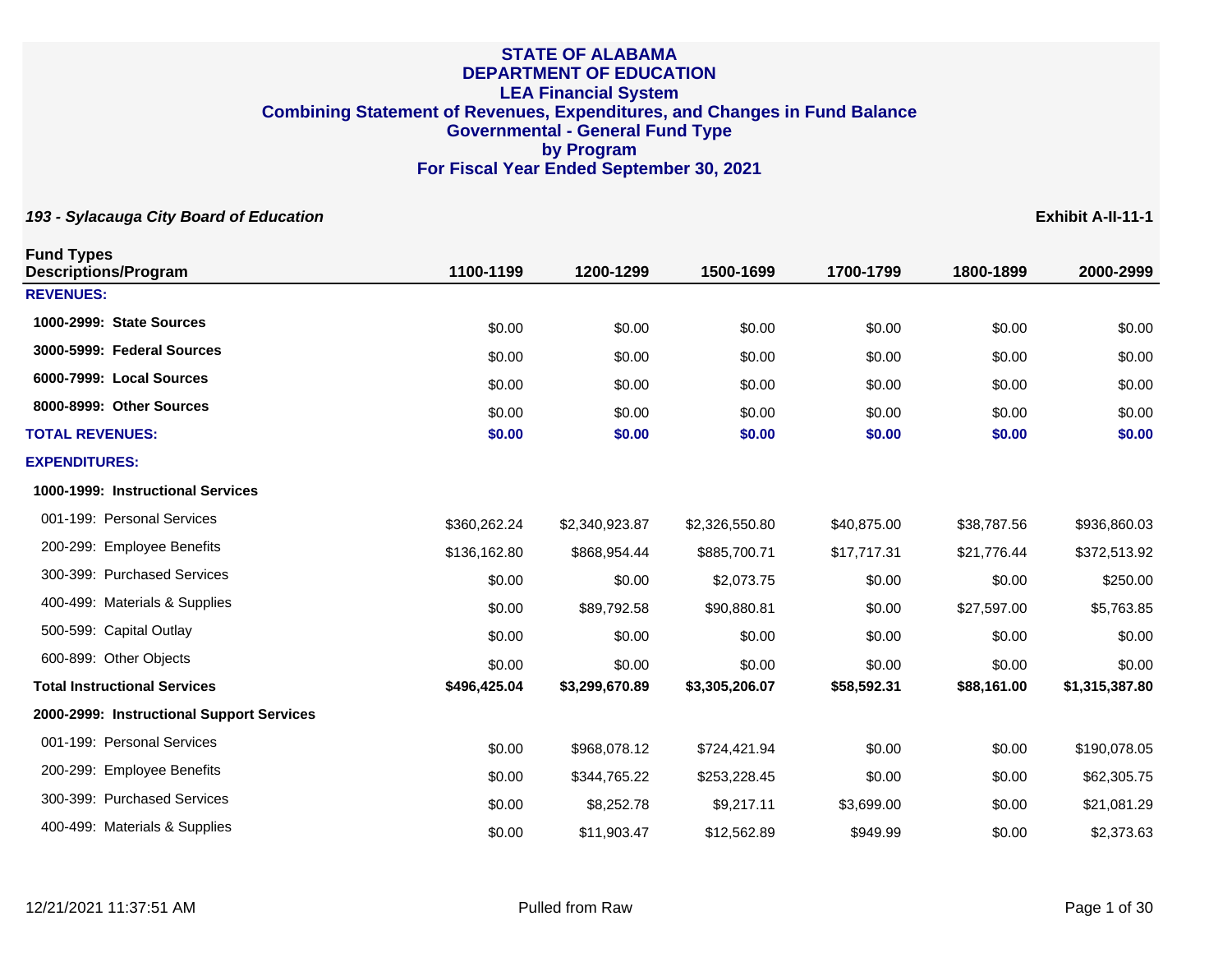| <b>Fund Types</b><br><b>Descriptions/Program</b>   | 1100-1199 | 1200-1299      | 1500-1699    | 1700-1799  | 1800-1899 | 2000-2999    |
|----------------------------------------------------|-----------|----------------|--------------|------------|-----------|--------------|
| 600-899: Other Objects                             | \$0.00    | \$0.00         | \$0.00       | \$0.00     | \$0.00    | \$506.00     |
| <b>Total Instructional Support Services</b>        | \$0.00    | \$1,332,999.59 | \$999,430.39 | \$4,648.99 | \$0.00    | \$276,344.72 |
| 3000-3999: Operations & Maintenance Services       |           |                |              |            |           |              |
| 001-199: Personal Services                         | \$0.00    | \$111,045.35   | \$145,979.94 | \$0.00     | \$0.00    | \$0.00       |
| 200-299: Employee Benefits                         | \$0.00    | \$59,439.40    | \$79,832.57  | \$0.00     | \$0.00    | \$0.00       |
| 300-399: Purchased Services                        | \$0.00    | \$163,736.85   | \$342,849.19 | \$0.00     | \$0.00    | \$0.00       |
| 400-499: Materials & Supplies                      | \$0.00    | \$249.10       | \$0.00       | \$0.00     | \$0.00    | \$0.00       |
| <b>Total Operations &amp; Maintenance Services</b> | \$0.00    | \$334,470.70   | \$568,661.70 | \$0.00     | \$0.00    | \$0.00       |
| 4000-4999: Auxiliary Services                      |           |                |              |            |           |              |
| 001-199: Personal Services                         | \$0.00    | \$0.00         | \$0.00       | \$0.00     | \$0.00    | \$26,356.16  |
| 200-299: Employee Benefits                         | \$0.00    | \$0.00         | \$0.00       | \$0.00     | \$0.00    | \$20,020.37  |
| 300-399: Purchased Services                        | \$0.00    | \$0.00         | \$0.00       | \$0.00     | \$0.00    | \$0.00       |
| 400-499: Materials & Supplies                      | \$0.00    | \$0.00         | \$0.00       | \$0.00     | \$0.00    | \$0.00       |
| <b>Total Auxiliary Services</b>                    | \$0.00    | \$0.00         | \$0.00       | \$0.00     | \$0.00    | \$46,376.53  |
| 6000-6999: General Administrative Services         |           |                |              |            |           |              |
| 001-199: Personal Services                         | \$0.00    | \$0.00         | \$0.00       | \$0.00     | \$0.00    | \$0.00       |
| 200-299: Employee Benefits                         | \$0.00    | \$0.00         | \$0.00       | \$0.00     | \$0.00    | \$0.00       |
| 300-399: Purchased Services                        | \$0.00    | \$0.00         | \$0.00       | \$0.00     | \$0.00    | \$0.00       |
| 400-499: Materials & Supplies                      | \$0.00    | \$0.00         | \$0.00       | \$0.00     | \$0.00    | \$0.00       |
| 600-899: Other Objects                             | \$0.00    | \$0.00         | \$0.00       | \$0.00     | \$0.00    | \$0.00       |
| <b>Total General Administrative Services</b>       | \$0.00    | \$0.00         | \$0.00       | \$0.00     | \$0.00    | \$0.00       |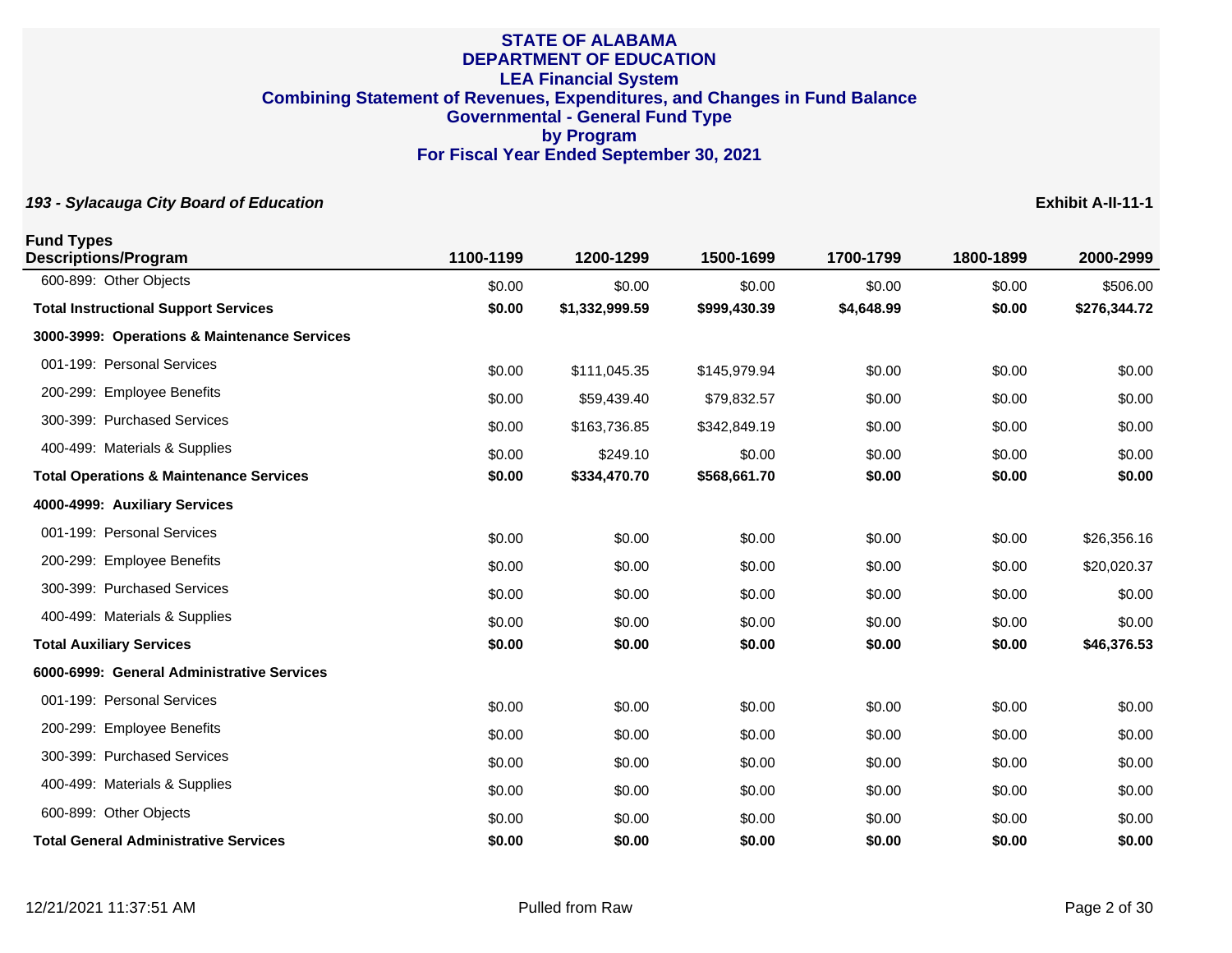| <b>Fund Types</b><br><b>Descriptions/Program</b>                                        | 1100-1199    | 1200-1299      | 1500-1699      | 1700-1799   | 1800-1899   | 2000-2999      |
|-----------------------------------------------------------------------------------------|--------------|----------------|----------------|-------------|-------------|----------------|
| 7000-7999: Capital Outlay                                                               |              |                |                |             |             |                |
| 500-599: Capital Outlay                                                                 | \$0.00       | \$0.00         | \$0.00         | \$0.00      | \$0.00      | \$0.00         |
| <b>Total Capital Outlay</b>                                                             | \$0.00       | \$0.00         | \$0.00         | \$0.00      | \$0.00      | \$0.00         |
| 9000-9899: Other Expenditures                                                           |              |                |                |             |             |                |
| 001-199: Personal Services                                                              | \$0.00       | \$0.00         | \$0.00         | \$0.00      | \$0.00      | \$0.00         |
| 200-299: Employee Benefits                                                              | \$0.00       | \$0.00         | \$0.00         | \$0.00      | \$0.00      | \$0.00         |
| 400-499: Materials & Supplies                                                           | \$0.00       | \$0.00         | \$0.00         | \$0.00      | \$0.00      | \$0.00         |
| 600-899: Other Objects                                                                  | \$0.00       | \$0.00         | \$0.00         | \$0.00      | \$0.00      | \$0.00         |
| <b>Total Other Expenditures</b>                                                         | \$0.00       | \$0.00         | \$0.00         | \$0.00      | \$0.00      | \$0.00         |
| <b>TOTAL EXPENDITURES:</b>                                                              | \$496,425.04 | \$4,967,141.18 | \$4,873,298.16 | \$63,241.30 | \$88,161.00 | \$1,638,109.05 |
| <b>OTHER FINANCING SOURCES:</b>                                                         |              |                |                |             |             |                |
| 9000-9999: Other Financing Sources                                                      | \$0.00       | \$0.00         | \$0.00         | \$0.00      | \$0.00      | \$0.00         |
| 9200-9299: Transfers In                                                                 | \$0.00       | \$0.00         | \$0.00         | \$0.00      | \$0.00      | \$0.00         |
| <b>TOTAL OTHER FINANCING SOURCES:</b>                                                   | \$0.00       | \$0.00         | \$0.00         | \$0.00      | \$0.00      | \$0.00         |
| <b>OTHER FINANCING USES:</b>                                                            |              |                |                |             |             |                |
| 920-929: Transfers Out                                                                  | \$0.00       | \$0.00         | \$0.00         | \$0.00      | \$0.00      | \$0.00         |
| <b>TOTAL OTHER FINANCING USES:</b>                                                      | \$0.00       | \$0.00         | \$0.00         | \$0.00      | \$0.00      | \$0.00         |
| <b>TOTAL EXPENDITURES, OTHER FINANCING</b><br><b>SOURCES, AND OTHER FINANCING USES:</b> | \$496,425.04 | \$4,967,141.18 | \$4,873,298.16 | \$63,241.30 | \$88,161.00 | \$1,638,109.05 |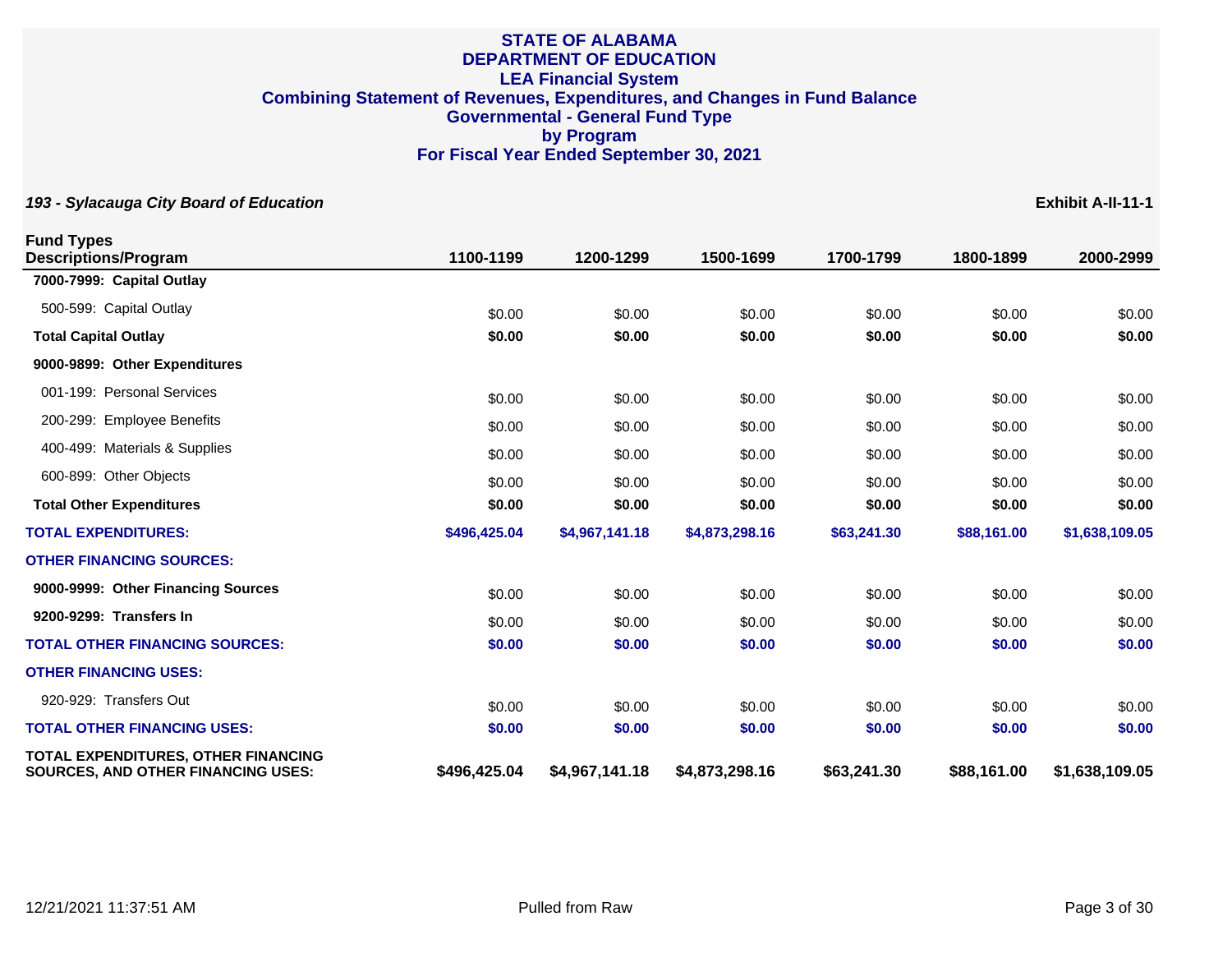| <b>Fund Types</b><br><b>Descriptions/Program</b> | 3000-3999    | 4100-4170 | 4200-5999    | 8100-8199    | 8200-8299    | 8300-8399 |
|--------------------------------------------------|--------------|-----------|--------------|--------------|--------------|-----------|
| <b>REVENUES:</b>                                 |              |           |              |              |              |           |
| 1000-2999: State Sources                         | \$0.00       | \$0.00    | \$0.00       | \$0.00       | \$0.00       | \$0.00    |
| 3000-5999: Federal Sources                       | \$0.00       | \$0.00    | \$0.00       | \$0.00       | \$0.00       | \$0.00    |
| 6000-7999: Local Sources                         | \$0.00       | \$0.00    | \$0.00       | \$182,877.32 | \$0.00       | \$0.00    |
| 8000-8999: Other Sources                         | \$0.00       | \$0.00    | \$0.00       | \$0.00       | \$0.00       | \$0.00    |
| <b>TOTAL REVENUES:</b>                           | \$0.00       | \$0.00    | \$0.00       | \$182,877.32 | \$0.00       | \$0.00    |
| <b>EXPENDITURES:</b>                             |              |           |              |              |              |           |
| 1000-1999: Instructional Services                |              |           |              |              |              |           |
| 001-199: Personal Services                       | \$469,250.80 | \$0.00    | \$247,642.37 | \$0.00       | \$0.00       | \$0.00    |
| 200-299: Employee Benefits                       | \$174,582.80 | \$0.00    | \$45,113.19  | \$0.00       | \$0.00       | \$0.00    |
| 300-399: Purchased Services                      | \$382.61     | \$0.00    | \$0.00       | \$56,083.11  | \$0.00       | \$0.00    |
| 400-499: Materials & Supplies                    | \$29,532.55  | \$0.00    | \$221.58     | \$848,205.28 | \$0.00       | \$0.00    |
| 500-599: Capital Outlay                          | \$5,549.00   | \$0.00    | \$0.00       | \$0.00       | \$0.00       | \$0.00    |
| 600-899: Other Objects                           | \$1,681.85   | \$0.00    | \$0.00       | \$0.00       | \$0.00       | \$0.00    |
| <b>Total Instructional Services</b>              | \$680,979.61 | \$0.00    | \$292,977.14 | \$904,288.39 | \$0.00       | \$0.00    |
| 2000-2999: Instructional Support Services        |              |           |              |              |              |           |
| 001-199: Personal Services                       | \$97,213.12  | \$0.00    | \$0.00       | \$0.00       | \$714,686.76 | \$0.00    |
| 200-299: Employee Benefits                       | \$35,502.44  | \$0.00    | \$0.00       | \$0.00       | \$208,939.92 | \$0.00    |
| 300-399: Purchased Services                      | \$7,767.98   | \$0.00    | \$0.00       | \$0.00       | \$28,981.07  | \$0.00    |
| 400-499: Materials & Supplies                    | \$0.00       | \$0.00    | \$0.00       | \$0.00       | \$9,078.67   | \$0.00    |
| 600-899: Other Objects                           | \$250.00     | \$0.00    | \$0.00       | \$0.00       | \$0.00       | \$0.00    |
| <b>Total Instructional Support Services</b>      | \$140,733.54 | \$0.00    | \$0.00       | \$0.00       | \$961,686.42 | \$0.00    |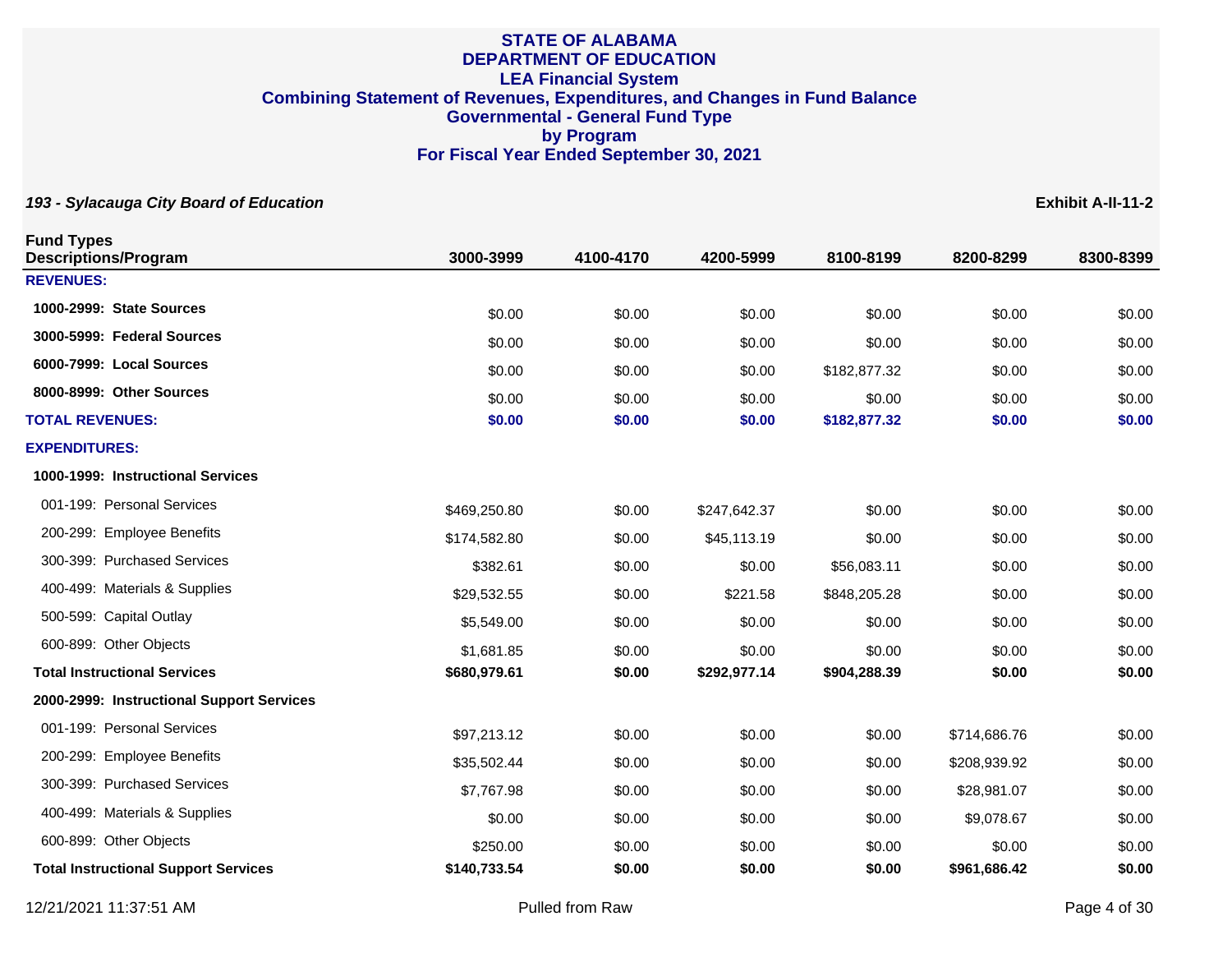## **193 - Sylacauga City Board of Education Exhibit A-II-11-2**

| <b>Fund Types</b><br><b>Descriptions/Program</b>   | 3000-3999  | 4100-4170 | 4200-5999   | 8100-8199 | 8200-8299 | 8300-8399    |
|----------------------------------------------------|------------|-----------|-------------|-----------|-----------|--------------|
| 3000-3999: Operations & Maintenance Services       |            |           |             |           |           |              |
| 001-199: Personal Services                         | \$0.00     | \$0.00    | \$0.00      | \$0.00    | \$0.00    | \$206,297.88 |
| 200-299: Employee Benefits                         | \$0.00     | \$0.00    | \$0.00      | \$0.00    | \$0.00    | \$74,313.69  |
| 300-399: Purchased Services                        | \$0.00     | \$0.00    | \$0.00      | \$0.00    | \$0.00    | \$375,215.60 |
| 400-499: Materials & Supplies                      | \$0.00     | \$0.00    | \$0.00      | \$0.00    | \$0.00    | \$86,552.22  |
| <b>Total Operations &amp; Maintenance Services</b> | \$0.00     | \$0.00    | \$0.00      | \$0.00    | \$0.00    | \$742,379.39 |
| 4000-4999: Auxiliary Services                      |            |           |             |           |           |              |
| 001-199: Personal Services                         | \$5,558.76 | \$0.00    | \$6,589.85  | \$0.00    | \$0.00    | \$0.00       |
| 200-299: Employee Benefits                         | \$1,066.58 | \$0.00    | \$1,279.08  | \$0.00    | \$0.00    | \$0.00       |
| 300-399: Purchased Services                        | \$0.00     | \$0.00    | \$4,170.58  | \$0.00    | \$0.00    | \$0.00       |
| 400-499: Materials & Supplies                      | \$0.00     | \$0.00    | \$0.00      | \$0.00    | \$0.00    | \$0.00       |
| <b>Total Auxiliary Services</b>                    | \$6,625.34 | \$0.00    | \$12,039.51 | \$0.00    | \$0.00    | \$0.00       |
| 6000-6999: General Administrative Services         |            |           |             |           |           |              |
| 001-199: Personal Services                         | \$0.00     | \$0.00    | \$0.00      | \$0.00    | \$0.00    | \$0.00       |
| 200-299: Employee Benefits                         | \$0.00     | \$0.00    | \$0.00      | \$0.00    | \$0.00    | \$0.00       |
| 300-399: Purchased Services                        | \$0.00     | \$0.00    | \$0.00      | \$0.00    | \$0.00    | \$0.00       |
| 400-499: Materials & Supplies                      | \$0.00     | \$0.00    | \$0.00      | \$0.00    | \$0.00    | \$0.00       |
| 600-899: Other Objects                             | \$0.00     | \$0.00    | \$0.00      | \$0.00    | \$0.00    | \$0.00       |
| <b>Total General Administrative Services</b>       | \$0.00     | \$0.00    | \$0.00      | \$0.00    | \$0.00    | \$0.00       |
| 7000-7999: Capital Outlay                          |            |           |             |           |           |              |
| 500-599: Capital Outlay                            | \$0.00     | \$0.00    | \$0.00      | \$0.00    | \$0.00    | \$0.00       |
| <b>Total Capital Outlay</b>                        | \$0.00     | \$0.00    | \$0.00      | \$0.00    | \$0.00    | \$0.00       |

12/21/2021 11:37:51 AM Pulled from Raw Page 5 of 30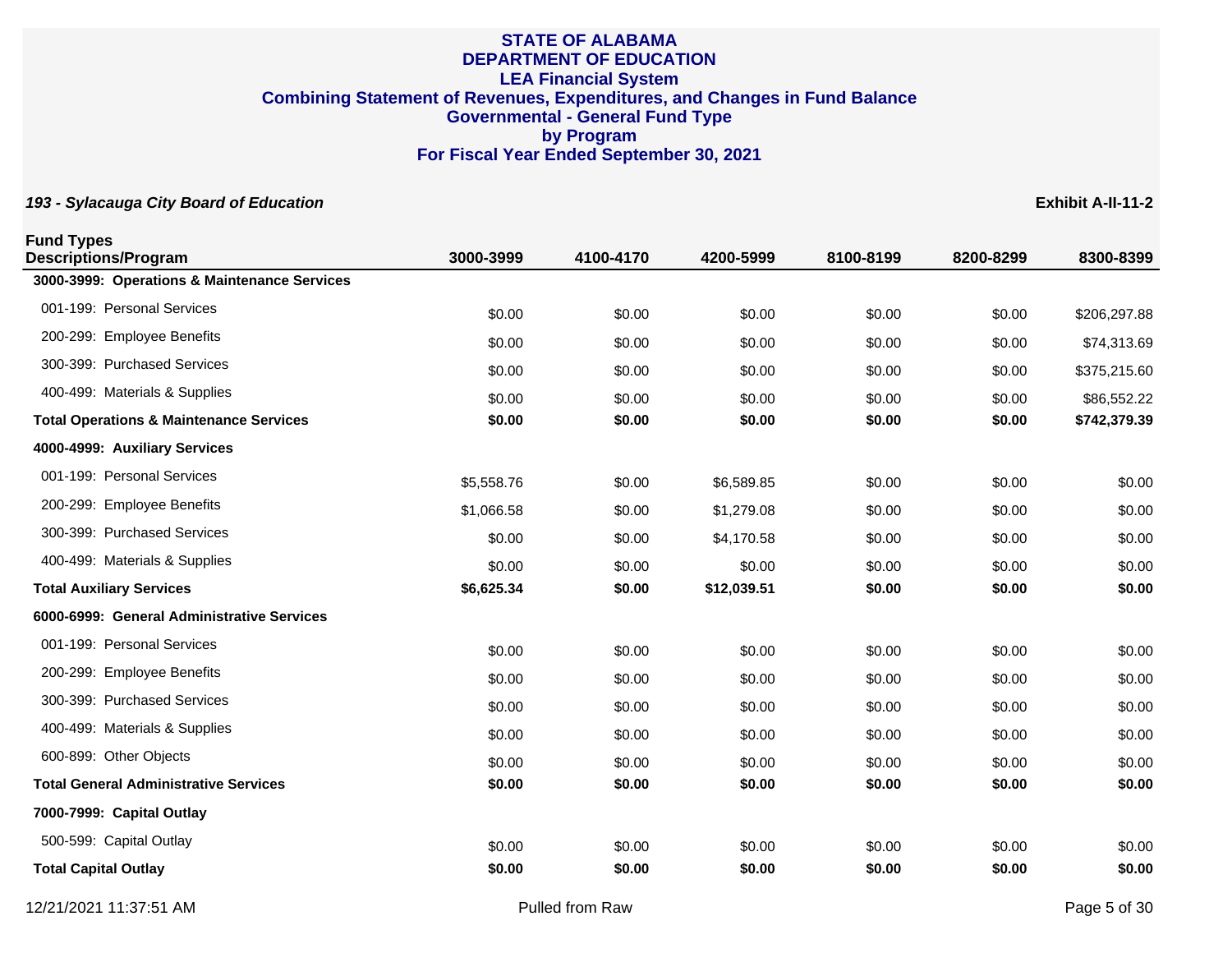| <b>Fund Types</b>                                                                |              |           |                |              |              |              |
|----------------------------------------------------------------------------------|--------------|-----------|----------------|--------------|--------------|--------------|
| <b>Descriptions/Program</b>                                                      | 3000-3999    | 4100-4170 | 4200-5999      | 8100-8199    | 8200-8299    | 8300-8399    |
| 9000-9899: Other Expenditures                                                    |              |           |                |              |              |              |
| 001-199: Personal Services                                                       | \$0.00       | \$0.00    | \$496,791.54   | \$0.00       | \$0.00       | \$0.00       |
| 200-299: Employee Benefits                                                       | \$0.00       | \$0.00    | \$198,897.55   | \$0.00       | \$0.00       | \$0.00       |
| 400-499: Materials & Supplies                                                    | \$0.00       | \$0.00    | \$10,896.44    | \$0.00       | \$0.00       | \$0.00       |
| 600-899: Other Objects                                                           | \$0.00       | \$0.00    | \$1,000.00     | \$0.00       | \$0.00       | \$0.00       |
| <b>Total Other Expenditures</b>                                                  | \$0.00       | \$0.00    | \$707,585.53   | \$0.00       | \$0.00       | \$0.00       |
| <b>TOTAL EXPENDITURES:</b>                                                       | \$828,338.49 | \$0.00    | \$1,012,602.18 | \$904,288.39 | \$961,686.42 | \$742,379.39 |
| <b>OTHER FINANCING SOURCES:</b>                                                  |              |           |                |              |              |              |
| 9000-9999: Other Financing Sources                                               | \$0.00       | \$0.00    | \$0.00         | \$0.00       | \$0.00       | \$0.00       |
| 9200-9299: Transfers In                                                          | \$0.00       | \$0.00    | \$0.00         | \$0.00       | \$0.00       | \$0.00       |
| <b>TOTAL OTHER FINANCING SOURCES:</b>                                            | \$0.00       | \$0.00    | \$0.00         | \$0.00       | \$0.00       | \$0.00       |
| <b>OTHER FINANCING USES:</b>                                                     |              |           |                |              |              |              |
| 920-929: Transfers Out                                                           | \$0.00       | \$0.00    | \$0.00         | \$0.00       | \$0.00       | \$0.00       |
| <b>TOTAL OTHER FINANCING USES:</b>                                               | \$0.00       | \$0.00    | \$0.00         | \$0.00       | \$0.00       | \$0.00       |
| TOTAL EXPENDITURES, OTHER FINANCING<br><b>SOURCES, AND OTHER FINANCING USES:</b> | \$828,338.49 | \$0.00    | \$1,012,602.18 | \$904,288.39 | \$961,686.42 | \$742,379.39 |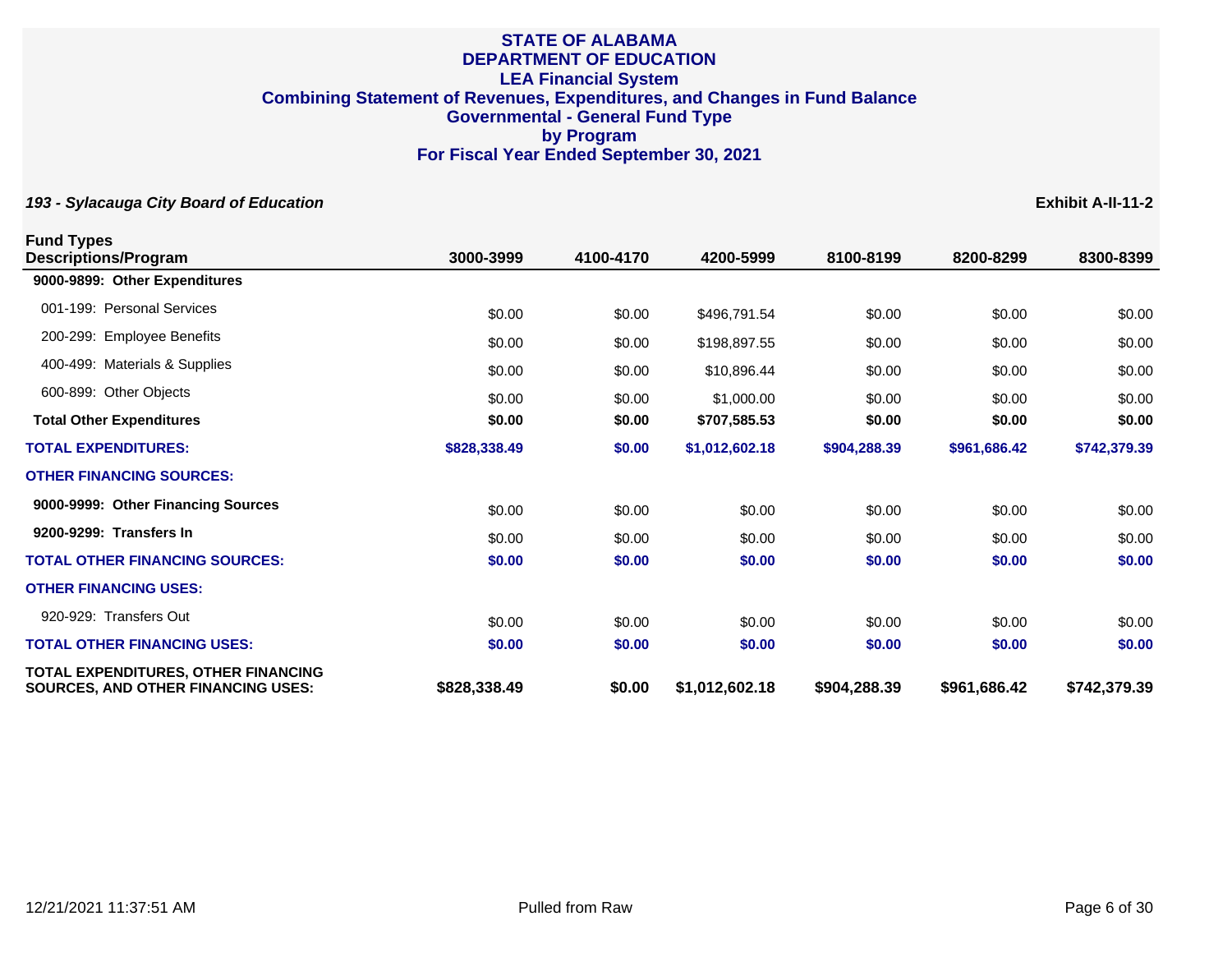| <b>Fund Types</b><br><b>Descriptions/Program</b> | 8410-8419        | 8420-8429        | 8600-8699        | 9000-9997        |  |
|--------------------------------------------------|------------------|------------------|------------------|------------------|--|
| <b>REVENUES:</b>                                 |                  |                  |                  |                  |  |
| 1000-2999: State Sources                         | \$0.00           | \$0.00           | \$0.00           | \$13,523,989.75  |  |
| 3000-5999: Federal Sources                       | \$0.00           | \$0.00           | \$0.00           | \$14,289.00      |  |
| 6000-7999: Local Sources                         | \$0.00           | \$0.00           | \$0.00           | \$4,824,256.50   |  |
| 8000-8999: Other Sources                         | \$0.00           | \$0.00           | \$0.00           | \$16,843.10      |  |
| <b>TOTAL REVENUES:</b>                           | \$0.00           | \$0.00           | \$0.00           | \$18,379,378.35  |  |
| <b>EXPENDITURES:</b>                             |                  |                  |                  |                  |  |
| 1000-1999: Instructional Services                |                  |                  |                  |                  |  |
| 001-199: Personal Services                       | \$0.00           | \$0.00           | \$0.00           | \$0.00           |  |
| 200-299: Employee Benefits                       | \$0.00           | \$0.00           | \$0.00           | \$0.00           |  |
| 300-399: Purchased Services                      | \$0.00           | \$0.00           | \$0.00           | \$0.00           |  |
| 400-499: Materials & Supplies                    | \$0.00           | \$0.00           | \$0.00           | \$0.00           |  |
| 500-599: Capital Outlay                          |                  |                  |                  |                  |  |
| 600-899: Other Objects                           | \$0.00           | \$0.00           | \$0.00           | \$0.00           |  |
| <b>Total Instructional Services</b>              | \$0.00<br>\$0.00 | \$0.00<br>\$0.00 | \$0.00<br>\$0.00 | \$0.00<br>\$0.00 |  |
| 2000-2999: Instructional Support Services        |                  |                  |                  |                  |  |
| 001-199: Personal Services                       | \$0.00           | \$0.00           |                  | \$0.00           |  |
| 200-299: Employee Benefits                       |                  |                  | \$0.00           |                  |  |
| 300-399: Purchased Services                      | \$0.00           | \$0.00           | \$0.00           | \$0.00           |  |
| 400-499: Materials & Supplies                    | \$0.00           | \$0.00           | \$0.00           | \$0.00           |  |
| 600-899: Other Objects                           | \$0.00           | \$0.00           | \$0.00           | \$0.00           |  |
|                                                  | \$0.00           | \$0.00           | \$0.00           | \$0.00           |  |
| <b>Total Instructional Support Services</b>      | \$0.00           | \$0.00           | \$0.00           | \$0.00           |  |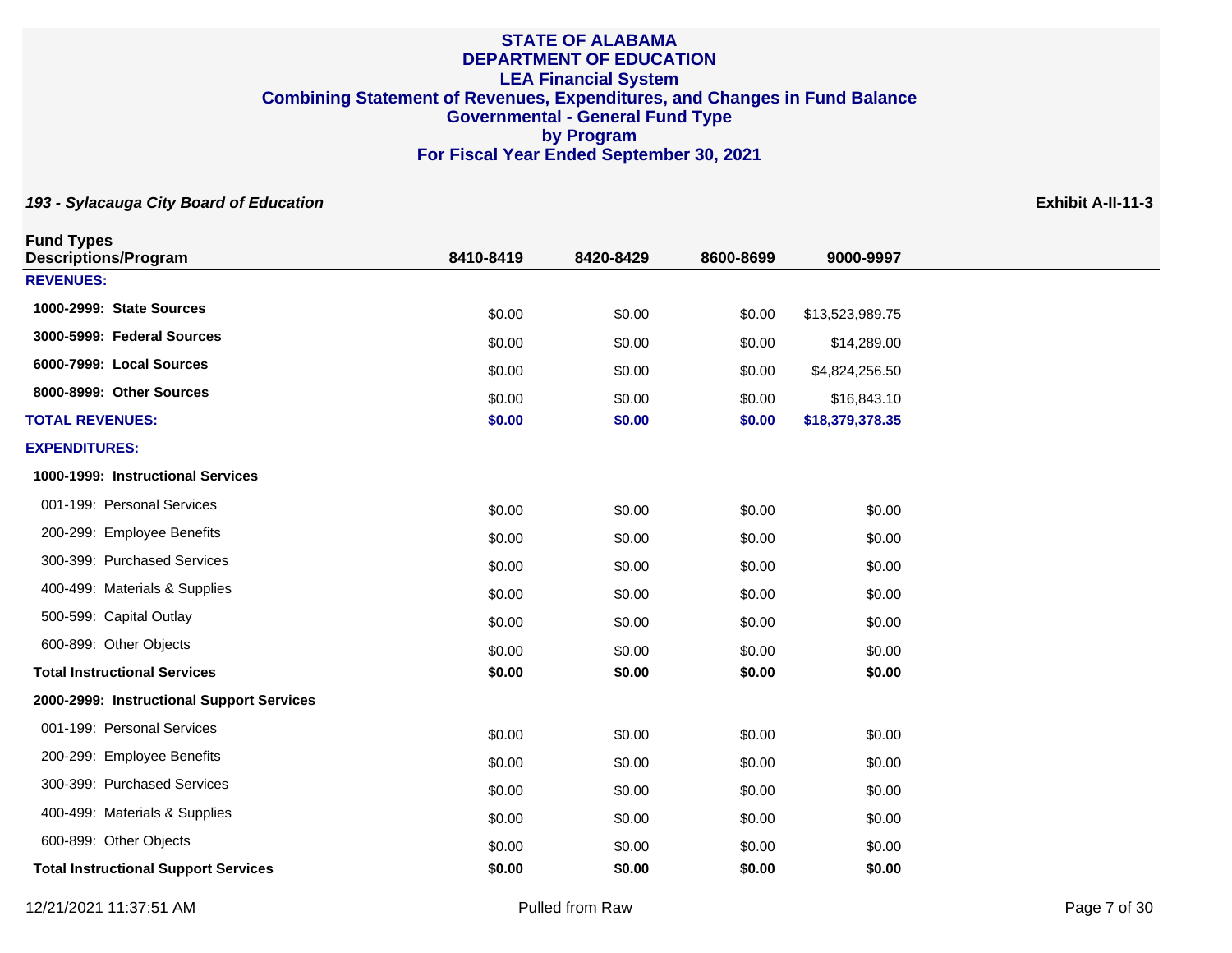| <b>Fund Types</b><br><b>Descriptions/Program</b>   | 8410-8419    | 8420-8429 | 8600-8699      | 9000-9997   |
|----------------------------------------------------|--------------|-----------|----------------|-------------|
| 3000-3999: Operations & Maintenance Services       |              |           |                |             |
| 001-199: Personal Services                         | \$0.00       | \$0.00    | \$0.00         | \$0.00      |
| 200-299: Employee Benefits                         | \$0.00       | \$0.00    | \$0.00         | \$0.00      |
| 300-399: Purchased Services                        | \$0.00       | \$0.00    | \$0.00         | \$0.00      |
| 400-499: Materials & Supplies                      | \$0.00       | \$0.00    | \$0.00         | \$0.00      |
| <b>Total Operations &amp; Maintenance Services</b> | \$0.00       | \$0.00    | \$0.00         | \$0.00      |
| 4000-4999: Auxiliary Services                      |              |           |                |             |
| 001-199: Personal Services                         | \$332,740.14 | \$0.00    | \$0.00         | \$0.00      |
| 200-299: Employee Benefits                         | \$210,885.28 | \$0.00    | \$0.00         | \$0.00      |
| 300-399: Purchased Services                        | \$72,677.18  | \$0.00    | \$0.00         | \$0.00      |
| 400-499: Materials & Supplies                      | \$73,153.99  | \$0.00    | \$0.00         | \$0.00      |
| <b>Total Auxiliary Services</b>                    | \$689,456.59 | \$0.00    | \$0.00         | \$0.00      |
| 6000-6999: General Administrative Services         |              |           |                |             |
| 001-199: Personal Services                         | \$0.00       | \$0.00    | \$414,605.09   | \$0.00      |
| 200-299: Employee Benefits                         | \$0.00       | \$0.00    | \$132,095.39   | \$0.00      |
| 300-399: Purchased Services                        | \$0.00       | \$0.00    | \$478,369.79   | \$0.00      |
| 400-499: Materials & Supplies                      | \$0.00       | \$0.00    | \$87,431.00    | \$0.00      |
| 600-899: Other Objects                             | \$0.00       | \$0.00    | \$33,462.79    | \$0.00      |
| <b>Total General Administrative Services</b>       | \$0.00       | \$0.00    | \$1,145,964.06 | \$0.00      |
| 7000-7999: Capital Outlay                          |              |           |                |             |
| 500-599: Capital Outlay                            | \$0.00       | \$0.00    | \$0.00         | \$45,303.49 |
| <b>Total Capital Outlay</b>                        | \$0.00       | \$0.00    | \$0.00         | \$45,303.49 |
|                                                    |              |           |                |             |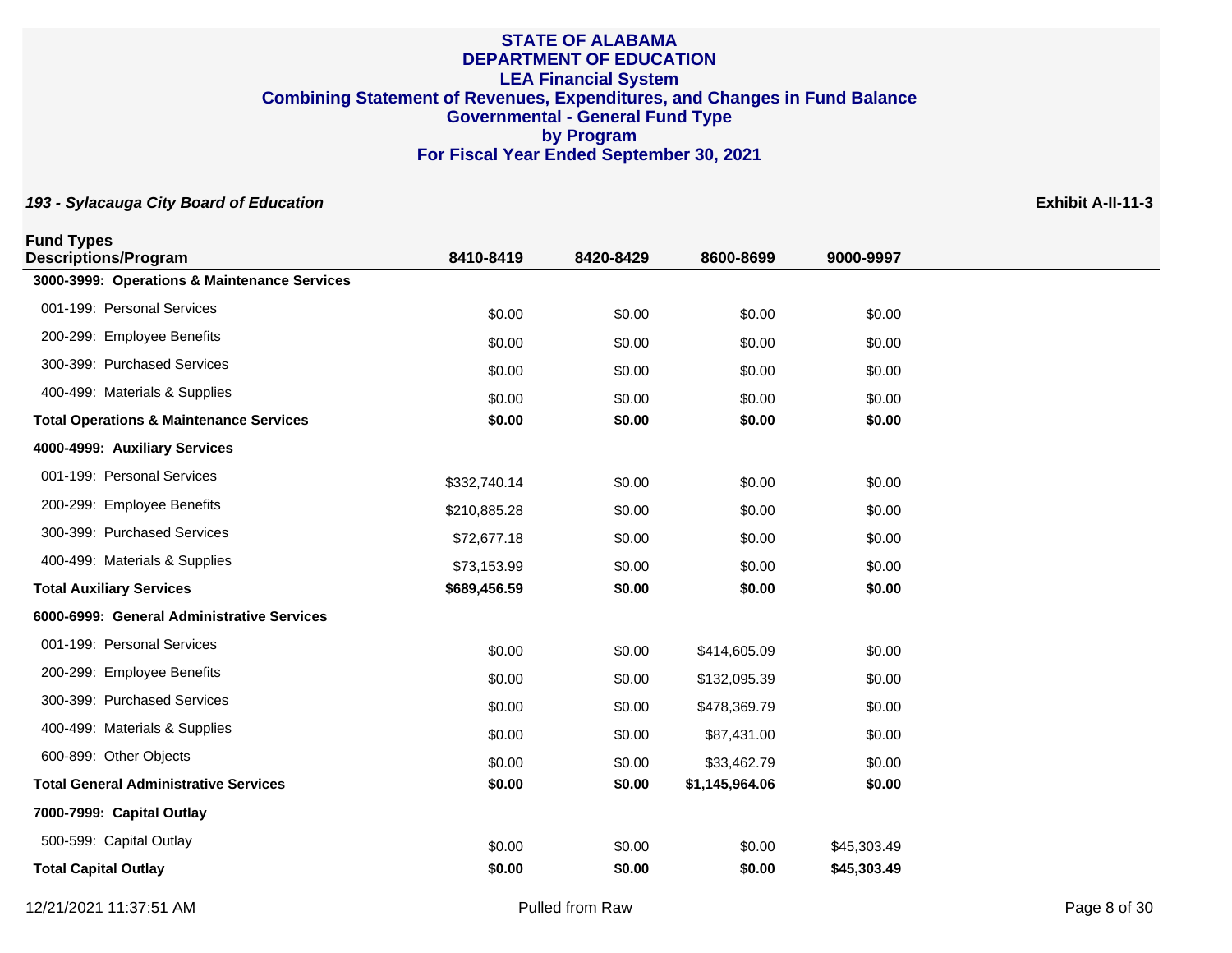| <b>Fund Types</b>                                                                       |              |           |                |              |
|-----------------------------------------------------------------------------------------|--------------|-----------|----------------|--------------|
| <b>Descriptions/Program</b>                                                             | 8410-8419    | 8420-8429 | 8600-8699      | 9000-9997    |
| 9000-9899: Other Expenditures                                                           |              |           |                |              |
| 001-199: Personal Services                                                              | \$0.00       | \$0.00    | \$0.00         | \$0.00       |
| 200-299: Employee Benefits                                                              | \$0.00       | \$0.00    | \$0.00         | \$0.00       |
| 400-499: Materials & Supplies                                                           | \$0.00       | \$0.00    | \$0.00         | \$0.00       |
| 600-899: Other Objects                                                                  | \$0.00       | \$0.00    | \$0.00         | \$2,455.00   |
| <b>Total Other Expenditures</b>                                                         | \$0.00       | \$0.00    | \$0.00         | \$2,455.00   |
| <b>TOTAL EXPENDITURES:</b>                                                              | \$689,456.59 | \$0.00    | \$1,145,964.06 | \$47,758.49  |
| <b>OTHER FINANCING SOURCES:</b>                                                         |              |           |                |              |
| 9000-9999: Other Financing Sources                                                      | \$0.00       | \$0.00    | \$0.00         | \$207,342.27 |
| 9200-9299: Transfers In                                                                 | \$0.00       | \$0.00    | \$0.00         | \$45,872.89  |
| <b>TOTAL OTHER FINANCING SOURCES:</b>                                                   | \$0.00       | \$0.00    | \$0.00         | \$253,215.16 |
| <b>OTHER FINANCING USES:</b>                                                            |              |           |                |              |
| 920-929: Transfers Out                                                                  | \$0.00       | \$0.00    | \$0.00         | \$325,000.00 |
| <b>TOTAL OTHER FINANCING USES:</b>                                                      | \$0.00       | \$0.00    | \$0.00         | \$325,000.00 |
| <b>TOTAL EXPENDITURES, OTHER FINANCING</b><br><b>SOURCES, AND OTHER FINANCING USES:</b> | \$689,456.59 | \$0.00    | \$1,145,964.06 | \$119,543.33 |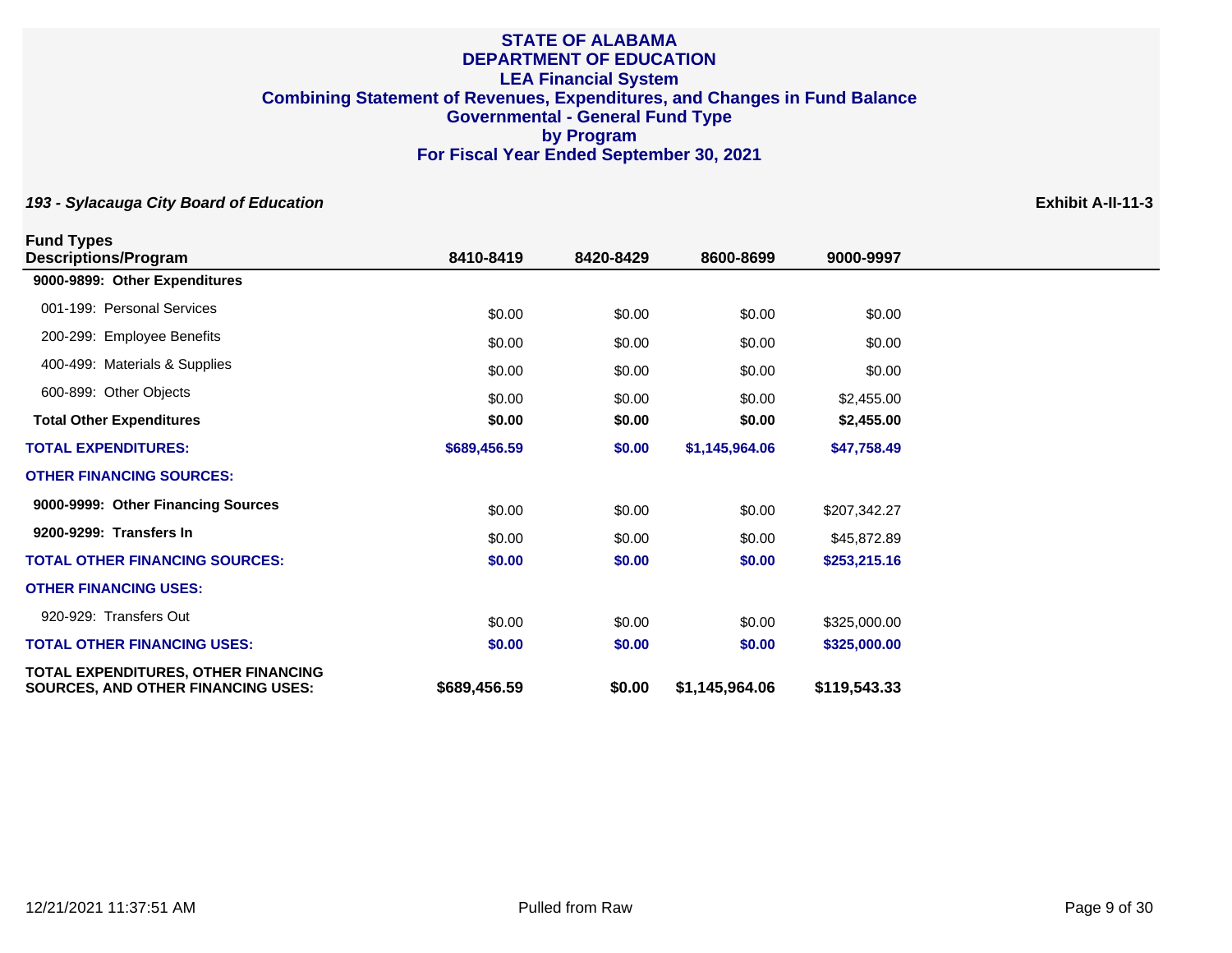| <b>Fund Types</b><br><b>Descriptions/Program</b> | 1100-1199 | 1200-1299       | 1500-1699    | 1700-1799   | 1800-1899 | 2000-2999     |
|--------------------------------------------------|-----------|-----------------|--------------|-------------|-----------|---------------|
| <b>REVENUES:</b>                                 |           |                 |              |             |           |               |
| 3000-5999: Federal Sources                       | \$0.00    | \$0.00          | \$0.00       | \$0.00      | \$0.00    | \$0.00        |
| 6000-7999: Local Sources                         | \$0.00    | \$0.00          | \$0.00       | \$0.00      | \$0.00    | \$0.00        |
| <b>TOTAL REVENUES:</b>                           | \$0.00    | \$0.00          | \$0.00       | \$0.00      | \$0.00    | \$0.00        |
| <b>EXPENDITURES:</b>                             |           |                 |              |             |           |               |
| 1000-1999: Instructional Services                |           |                 |              |             |           |               |
| 001-199: Personal Services                       | \$0.00    | \$367,249.74    | \$115,297.54 | \$0.00      | \$0.00    | \$247,346.76  |
| 200-299: Employee Benefits                       | \$0.00    | \$144,662.19    | \$41,255.64  | \$0.00      | \$0.00    | \$160,129.45  |
| 300-399: Purchased Services                      | \$0.00    | \$197.00        | \$39,926.88  | \$0.00      | \$0.00    | \$0.00        |
| 400-499: Materials & Supplies                    | \$0.00    | \$46,744.61     | \$63,875.43  | \$14,336.54 | \$0.00    | \$0.00        |
| 500-599: Capital Outlay                          | \$0.00    | \$0.00          | \$0.00       | \$0.00      | \$0.00    | \$0.00        |
| 600-899: Other Objects                           | \$0.00    | \$0.00          | \$22,701.00  | \$0.00      | \$0.00    | \$0.00        |
| <b>Total Instructional Services</b>              | \$0.00    | \$558,853.54    | \$283,056.49 | \$14,336.54 | \$0.00    | \$407,476.21  |
| 2000-2999: Instructional Support Services        |           |                 |              |             |           |               |
| 001-199: Personal Services                       | \$0.00    | \$1,708.44      | \$3,316.40   | \$0.00      | \$0.00    | \$1,050.00    |
| 200-299: Employee Benefits                       | \$0.00    | \$677.11        | \$1,314.39   | \$0.00      | \$0.00    | \$197.47      |
| 300-399: Purchased Services                      | \$0.00    | \$7,888.96      | \$5,273.25   | \$0.00      | \$0.00    | \$22,956.95   |
| 400-499: Materials & Supplies                    | \$0.00    | \$8,568.85      | \$16,891.47  | \$0.00      | \$0.00    | \$0.00        |
| 600-899: Other Objects                           | \$0.00    | \$935.87        | \$1,691.78   | \$0.00      | \$0.00    | \$0.00        |
| <b>Total Instructional Support Services</b>      | \$0.00    | \$19,779.23     | \$28,487.29  | \$0.00      | \$0.00    | \$24,204.42   |
| 3000-3999: Operations & Maintenance Services     |           |                 |              |             |           |               |
| 300-399: Purchased Services                      | \$0.00    | \$6,689.42      | \$1,268.97   | \$0.00      | \$0.00    | \$0.00        |
| 12/21/2021 11:37:51 AM                           |           | Pulled from Raw |              |             |           | Page 10 of 30 |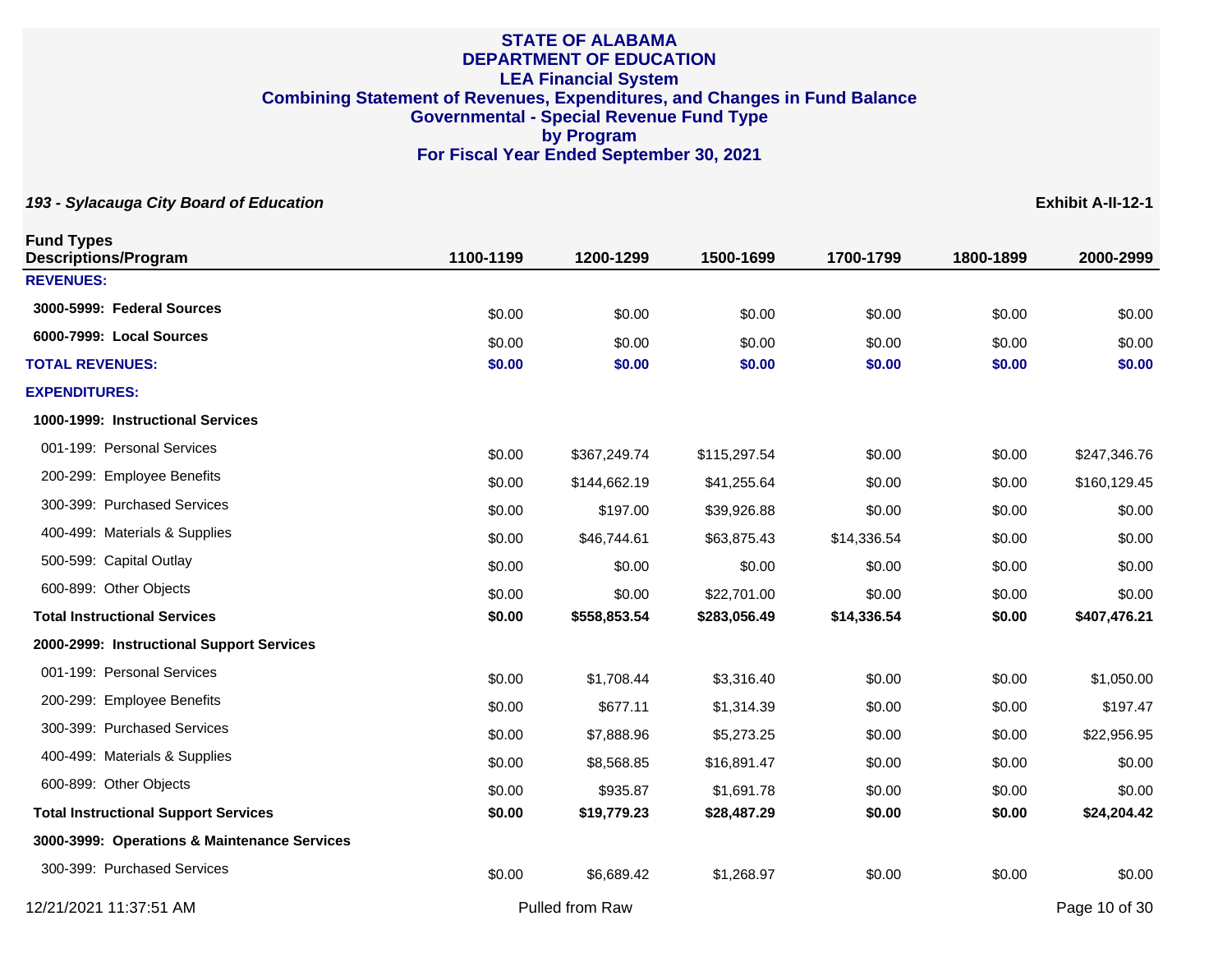| <b>Fund Types</b><br><b>Descriptions/Program</b>   | 1100-1199 | 1200-1299  | 1500-1699  | 1700-1799 | 1800-1899 | 2000-2999   |
|----------------------------------------------------|-----------|------------|------------|-----------|-----------|-------------|
| 400-499: Materials & Supplies                      | \$0.00    | \$1,019.95 | \$3,248.40 | \$0.00    | \$0.00    | \$0.00      |
| 600-899: Other Objects                             | \$0.00    | \$0.00     | \$0.00     | \$0.00    | \$0.00    | \$0.00      |
| <b>Total Operations &amp; Maintenance Services</b> | \$0.00    | \$7,709.37 | \$4,517.37 | \$0.00    | \$0.00    | \$0.00      |
| 4000-4999: Auxiliary Services                      |           |            |            |           |           |             |
| 001-199: Personal Services                         | \$0.00    | \$0.00     | \$0.00     | \$0.00    | \$0.00    | \$14,999.69 |
| 200-299: Employee Benefits                         | \$0.00    | \$0.00     | \$0.00     | \$0.00    | \$0.00    | \$2,880.65  |
| 300-399: Purchased Services                        | \$0.00    | \$0.00     | \$0.00     | \$0.00    | \$0.00    | \$0.00      |
| 400-499: Materials & Supplies                      | \$0.00    | \$0.00     | \$0.00     | \$0.00    | \$0.00    | \$0.00      |
| 500-599: Capital Outlay                            | \$0.00    | \$0.00     | \$0.00     | \$0.00    | \$0.00    | \$0.00      |
| 600-899: Other Objects                             | \$0.00    | \$0.00     | \$0.00     | \$0.00    | \$0.00    | \$0.00      |
| <b>Total Auxiliary Services</b>                    | \$0.00    | \$0.00     | \$0.00     | \$0.00    | \$0.00    | \$17,880.34 |
| 6000-6999: General Administrative Services         |           |            |            |           |           |             |
| 001-199: Personal Services                         | \$0.00    | \$0.00     | \$0.00     | \$0.00    | \$0.00    | \$0.00      |
| 200-299: Employee Benefits                         | \$0.00    | \$0.00     | \$0.00     | \$0.00    | \$0.00    | \$0.00      |
| <b>Total General Administrative Services</b>       | \$0.00    | \$0.00     | \$0.00     | \$0.00    | \$0.00    | \$0.00      |
| 9000-9899: Other Expenditures                      |           |            |            |           |           |             |
| 001-199: Personal Services                         | \$0.00    | \$0.00     | \$0.00     | \$0.00    | \$0.00    | \$2,812.02  |
| 200-299: Employee Benefits                         | \$0.00    | \$0.00     | \$0.00     | \$0.00    | \$0.00    | \$1,028.14  |
| 300-399: Purchased Services                        | \$0.00    | \$0.00     | \$0.00     | \$0.00    | \$0.00    | \$0.00      |
| 400-499: Materials & Supplies                      | \$0.00    | \$0.00     | \$0.00     | \$0.00    | \$0.00    | \$0.00      |
| 600-899: Other Objects                             | \$0.00    | \$0.00     | \$0.00     | \$0.00    | \$0.00    | \$0.00      |
| <b>Total Other Expenditures</b>                    | \$0.00    | \$0.00     | \$0.00     | \$0.00    | \$0.00    | \$3,840.16  |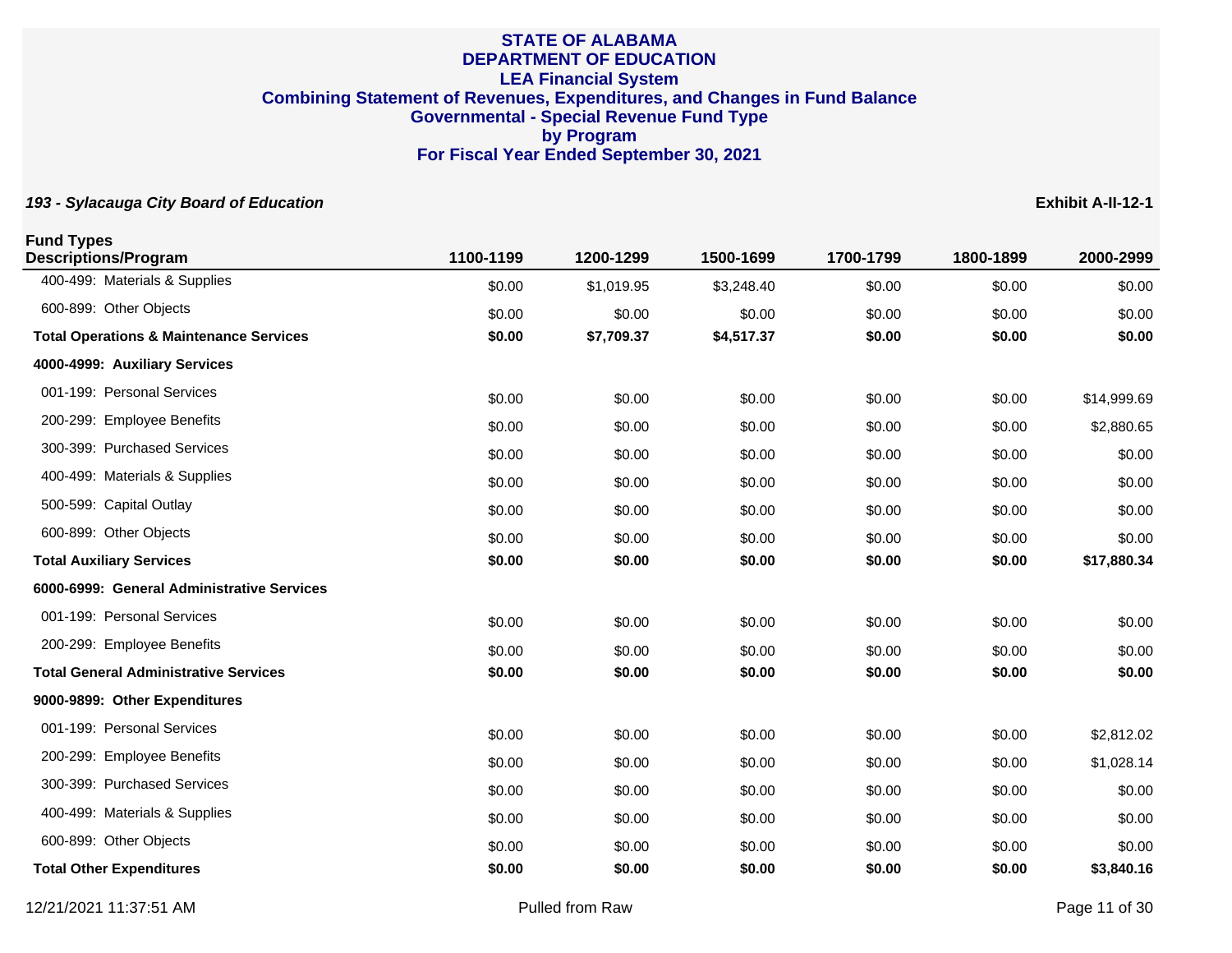| <b>Fund Types</b>                                                                       |           |              |              |             |           |              |
|-----------------------------------------------------------------------------------------|-----------|--------------|--------------|-------------|-----------|--------------|
| Descriptions/Program                                                                    | 1100-1199 | 1200-1299    | 1500-1699    | 1700-1799   | 1800-1899 | 2000-2999    |
| <b>TOTAL EXPENDITURES:</b>                                                              | \$0.00    | \$586,342.14 | \$316,061.15 | \$14,336.54 | \$0.00    | \$453,401.13 |
| <b>OTHER FINANCING SOURCES:</b>                                                         |           |              |              |             |           |              |
| 9200-9299: Transfers In                                                                 | \$0.00    | \$0.00       | \$0.00       | \$0.00      | \$0.00    | \$0.00       |
| <b>TOTAL OTHER FINANCING SOURCES:</b>                                                   | \$0.00    | \$0.00       | \$0.00       | \$0.00      | \$0.00    | \$0.00       |
| <b>OTHER FINANCING USES:</b>                                                            |           |              |              |             |           |              |
| 900-997: Other Financing Uses                                                           | \$0.00    | \$0.00       | \$0.00       | \$0.00      | \$0.00    | \$0.00       |
| 920-929: Transfers Out                                                                  | \$0.00    | \$0.00       | \$0.00       | \$0.00      | \$0.00    | \$0.00       |
| <b>TOTAL OTHER FINANCING USES:</b>                                                      | \$0.00    | \$0.00       | \$0.00       | \$0.00      | \$0.00    | \$0.00       |
| <b>TOTAL EXPENDITURES, OTHER FINANCING</b><br><b>SOURCES, AND OTHER FINANCING USES:</b> | \$0.00    | \$586,342.14 | \$316,061.15 | \$14,336.54 | \$0.00    | \$453,401.13 |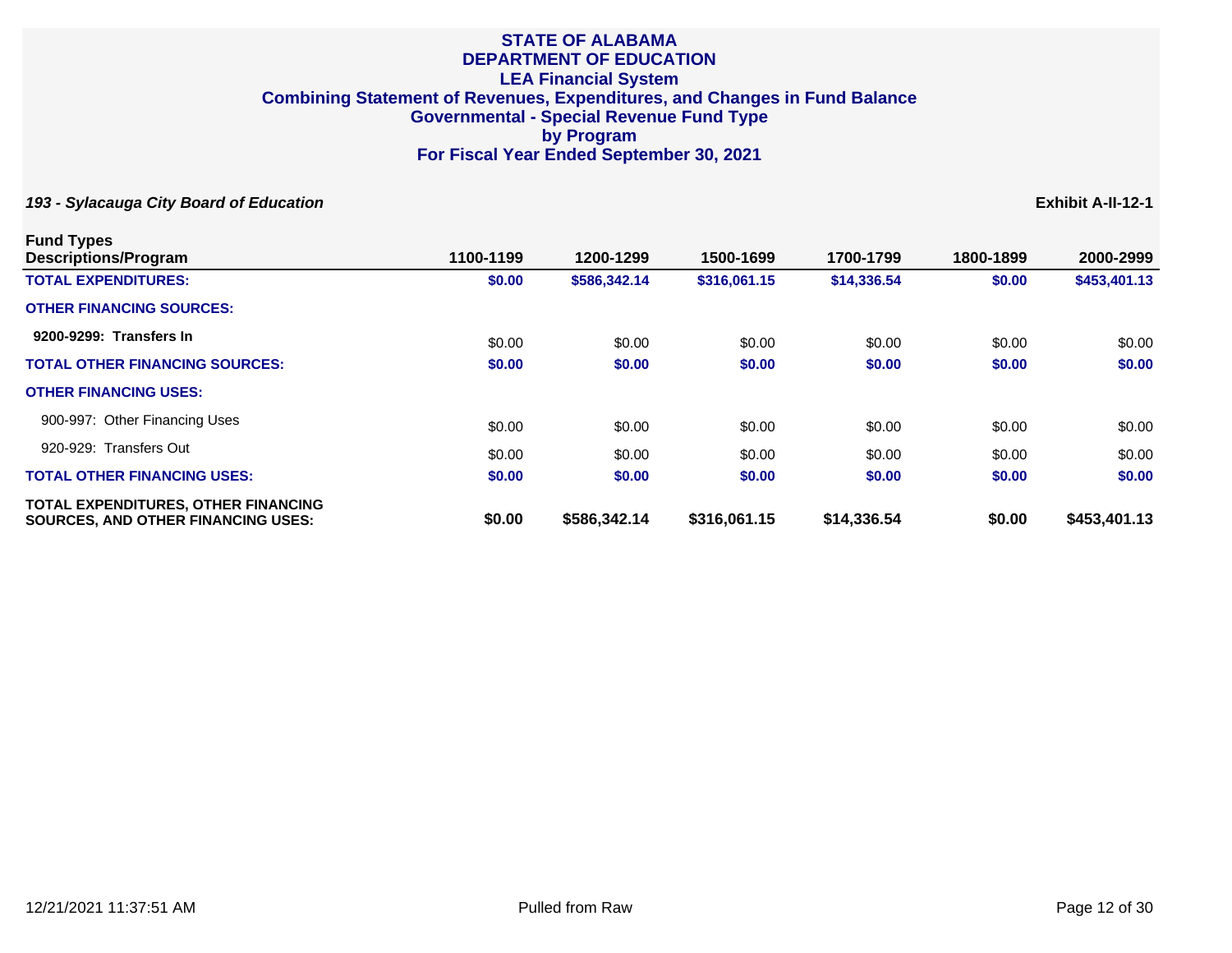| <b>Fund Types</b><br><b>Descriptions/Program</b> | 3000-3999   | 4100-4170       | 4200-5999    | 8100-8199    | 8200-8299    | 8300-8399     |
|--------------------------------------------------|-------------|-----------------|--------------|--------------|--------------|---------------|
| <b>REVENUES:</b>                                 |             |                 |              |              |              |               |
| 3000-5999: Federal Sources                       | \$0.00      | \$0.00          | \$0.00       | \$0.00       | \$0.00       | \$0.00        |
| 6000-7999: Local Sources                         | \$0.00      | \$0.00          | \$0.00       | \$0.00       | \$0.00       | \$0.00        |
| <b>TOTAL REVENUES:</b>                           | \$0.00      | \$0.00          | \$0.00       | \$0.00       | \$0.00       | \$0.00        |
| <b>EXPENDITURES:</b>                             |             |                 |              |              |              |               |
| 1000-1999: Instructional Services                |             |                 |              |              |              |               |
| 001-199: Personal Services                       | \$0.00      | \$0.00          | \$0.00       | \$0.00       | \$0.00       | \$0.00        |
| 200-299: Employee Benefits                       | \$0.00      | \$0.00          | \$0.00       | \$0.00       | \$0.00       | \$0.00        |
| 300-399: Purchased Services                      | \$0.00      | \$0.00          | \$66,653.94  | \$22,890.00  | \$0.00       | \$0.00        |
| 400-499: Materials & Supplies                    | \$29,516.00 | \$0.00          | \$139,294.78 | \$323,289.21 | \$0.00       | \$0.00        |
| 500-599: Capital Outlay                          | \$0.00      | \$0.00          | \$2,750.00   | \$0.00       | \$0.00       | \$0.00        |
| 600-899: Other Objects                           | \$0.00      | \$0.00          | \$11,748.11  | \$0.00       | \$0.00       | \$0.00        |
| <b>Total Instructional Services</b>              | \$29,516.00 | \$0.00          | \$220,446.83 | \$346,179.21 | \$0.00       | \$0.00        |
| 2000-2999: Instructional Support Services        |             |                 |              |              |              |               |
| 001-199: Personal Services                       | \$0.00      | \$0.00          | \$0.00       | \$0.00       | \$95,998.08  | \$0.00        |
| 200-299: Employee Benefits                       | \$0.00      | \$0.00          | \$0.00       | \$0.00       | \$32,945.96  | \$0.00        |
| 300-399: Purchased Services                      | \$0.00      | \$0.00          | \$3,917.50   | \$0.00       | \$30,122.50  | \$0.00        |
| 400-499: Materials & Supplies                    | \$4,094.85  | \$0.00          | \$19,258.77  | \$0.00       | \$71,014.74  | \$0.00        |
| 600-899: Other Objects                           | \$0.00      | \$0.00          | \$0.00       | \$0.00       | \$0.00       | \$0.00        |
| <b>Total Instructional Support Services</b>      | \$4,094.85  | \$0.00          | \$23,176.27  | \$0.00       | \$230,081.28 | \$0.00        |
| 3000-3999: Operations & Maintenance Services     |             |                 |              |              |              |               |
| 300-399: Purchased Services                      | \$0.00      | \$0.00          | \$4,905.00   | \$0.00       | \$0.00       | \$44,319.15   |
| 12/21/2021 11:37:51 AM                           |             | Pulled from Raw |              |              |              | Page 13 of 30 |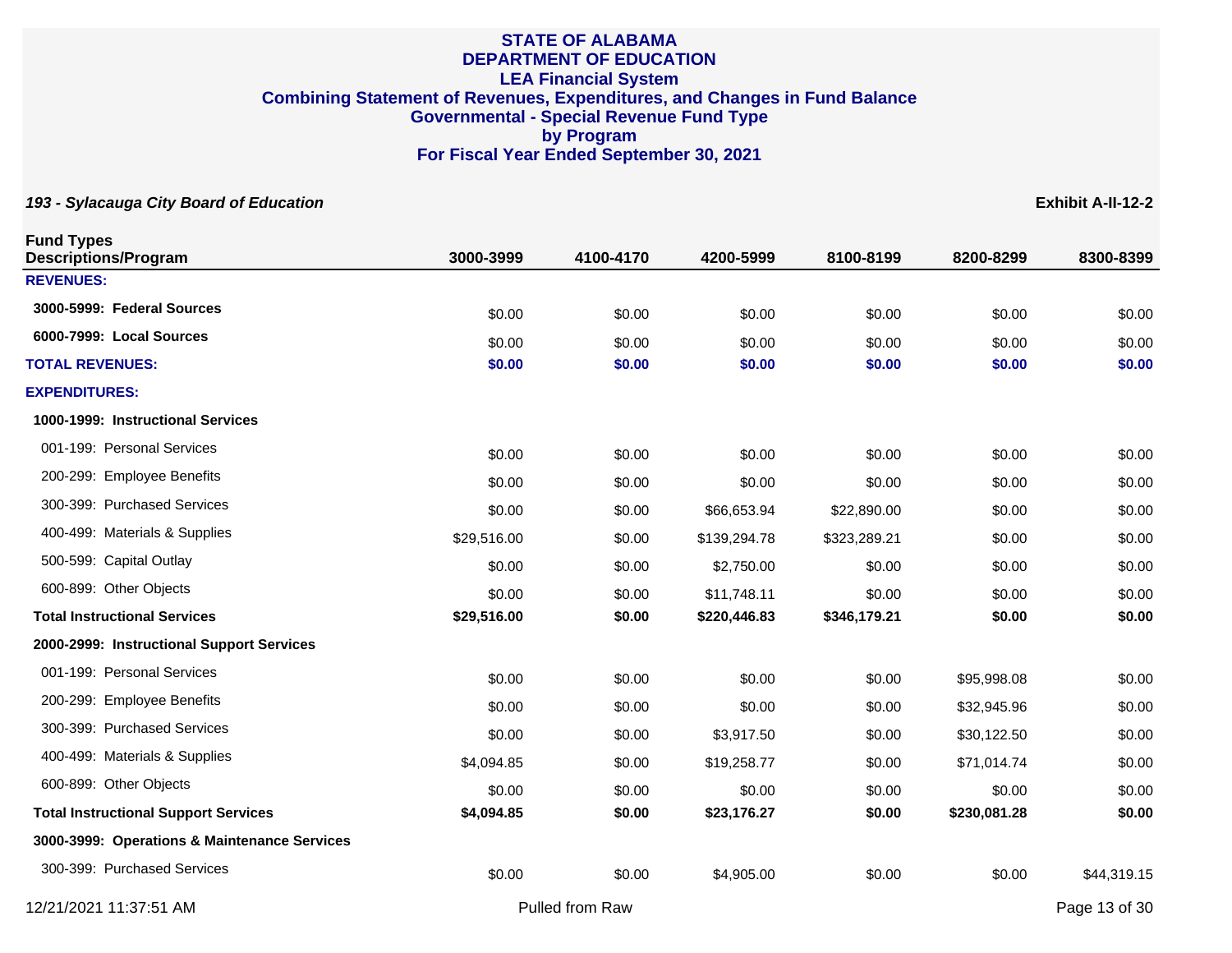| <b>Fund Types</b><br><b>Descriptions/Program</b>   | 3000-3999 | 4100-4170 | 4200-5999    | 8100-8199 | 8200-8299 | 8300-8399   |
|----------------------------------------------------|-----------|-----------|--------------|-----------|-----------|-------------|
| 400-499: Materials & Supplies                      | \$0.00    | \$0.00    | \$8.22       | \$0.00    | \$0.00    | \$3,051.90  |
| 600-899: Other Objects                             | \$0.00    | \$0.00    | \$0.00       | \$0.00    | \$0.00    | \$6,200.00  |
| <b>Total Operations &amp; Maintenance Services</b> | \$0.00    | \$0.00    | \$4,913.22   | \$0.00    | \$0.00    | \$53,571.05 |
| 4000-4999: Auxiliary Services                      |           |           |              |           |           |             |
| 001-199: Personal Services                         | \$0.00    | \$0.00    | \$0.00       | \$0.00    | \$0.00    | \$0.00      |
| 200-299: Employee Benefits                         | \$0.00    | \$0.00    | \$0.00       | \$0.00    | \$0.00    | \$0.00      |
| 300-399: Purchased Services                        | \$0.00    | \$0.00    | \$1,421.48   | \$0.00    | \$0.00    | \$0.00      |
| 400-499: Materials & Supplies                      | \$0.00    | \$0.00    | \$0.00       | \$0.00    | \$0.00    | \$0.00      |
| 500-599: Capital Outlay                            | \$0.00    | \$0.00    | \$0.00       | \$0.00    | \$0.00    | \$0.00      |
| 600-899: Other Objects                             | \$0.00    | \$0.00    | \$0.00       | \$0.00    | \$0.00    | \$0.00      |
| <b>Total Auxiliary Services</b>                    | \$0.00    | \$0.00    | \$1,421.48   | \$0.00    | \$0.00    | \$0.00      |
| 6000-6999: General Administrative Services         |           |           |              |           |           |             |
| 001-199: Personal Services                         | \$0.00    | \$0.00    | \$0.00       | \$0.00    | \$0.00    | \$0.00      |
| 200-299: Employee Benefits                         | \$0.00    | \$0.00    | \$0.00       | \$0.00    | \$0.00    | \$0.00      |
| <b>Total General Administrative Services</b>       | \$0.00    | \$0.00    | \$0.00       | \$0.00    | \$0.00    | \$0.00      |
| 9000-9899: Other Expenditures                      |           |           |              |           |           |             |
| 001-199: Personal Services                         | \$0.00    | \$0.00    | \$167,921.19 | \$0.00    | \$0.00    | \$0.00      |
| 200-299: Employee Benefits                         | \$0.00    | \$0.00    | \$52,015.24  | \$0.00    | \$0.00    | \$0.00      |
| 300-399: Purchased Services                        | \$0.00    | \$0.00    | \$0.00       | \$0.00    | \$0.00    | \$0.00      |
| 400-499: Materials & Supplies                      | \$0.00    | \$0.00    | \$0.00       | \$0.00    | \$0.00    | \$0.00      |
| 600-899: Other Objects                             | \$0.00    | \$0.00    | \$0.00       | \$0.00    | \$0.00    | \$0.00      |
| <b>Total Other Expenditures</b>                    | \$0.00    | \$0.00    | \$219,936.43 | \$0.00    | \$0.00    | \$0.00      |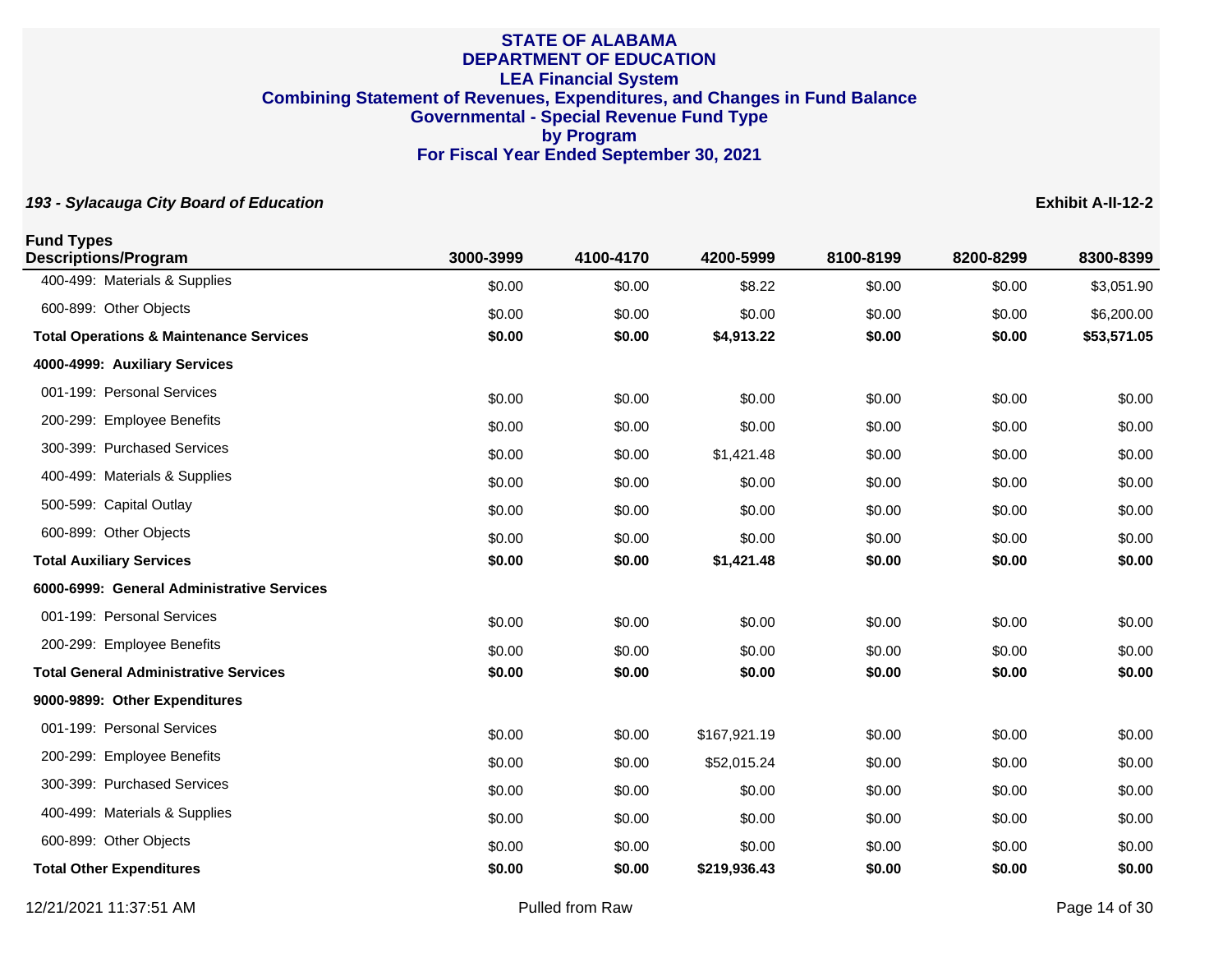**193 - Sylacauga City Board of Education Exhibit A-II-12-2**

**Fund Types**

| <b>FUND TYPES</b><br><b>Descriptions/Program</b>                                 | 3000-3999   | 4100-4170 | 4200-5999    | 8100-8199    | 8200-8299    | 8300-8399   |
|----------------------------------------------------------------------------------|-------------|-----------|--------------|--------------|--------------|-------------|
| <b>TOTAL EXPENDITURES:</b>                                                       | \$33,610.85 | \$0.00    | \$469,894.23 | \$346,179.21 | \$230,081.28 | \$53,571.05 |
| <b>OTHER FINANCING SOURCES:</b>                                                  |             |           |              |              |              |             |
| 9200-9299: Transfers In                                                          | \$0.00      | \$0.00    | \$0.00       | \$0.00       | \$0.00       | \$0.00      |
| <b>TOTAL OTHER FINANCING SOURCES:</b>                                            | \$0.00      | \$0.00    | \$0.00       | \$0.00       | \$0.00       | \$0.00      |
| <b>OTHER FINANCING USES:</b>                                                     |             |           |              |              |              |             |
| 900-997: Other Financing Uses                                                    | \$0.00      | \$0.00    | \$0.00       | \$0.00       | \$0.00       | \$0.00      |
| 920-929: Transfers Out                                                           | \$0.00      | \$0.00    | \$0.00       | \$0.00       | \$0.00       | \$0.00      |
| <b>TOTAL OTHER FINANCING USES:</b>                                               | \$0.00      | \$0.00    | \$0.00       | \$0.00       | \$0.00       | \$0.00      |
| TOTAL EXPENDITURES, OTHER FINANCING<br><b>SOURCES, AND OTHER FINANCING USES:</b> | \$33,610.85 | \$0.00    | \$469,894.23 | \$346,179.21 | \$230,081.28 | \$53,571.05 |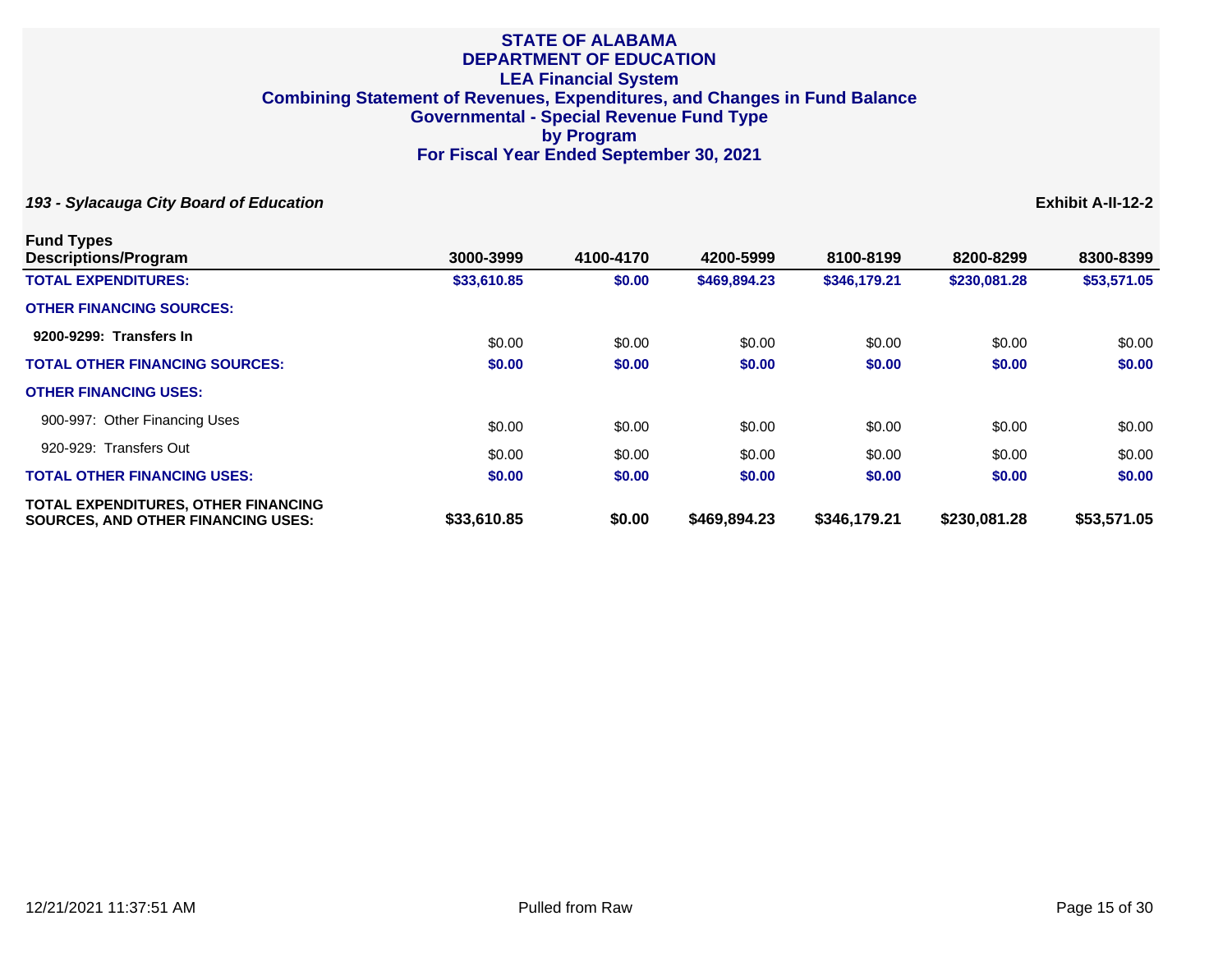| <b>Fund Types</b><br><b>Descriptions/Program</b> | 8410-8419 | 8420-8429       | 8600-8699 | 9000-9997      |               |
|--------------------------------------------------|-----------|-----------------|-----------|----------------|---------------|
| <b>REVENUES:</b>                                 |           |                 |           |                |               |
| 3000-5999: Federal Sources                       | \$0.00    | \$1,809,510.77  | \$0.00    | \$2,156,137.23 |               |
| 6000-7999: Local Sources                         | \$0.00    | \$20,060.96     | \$0.00    | \$539,209.36   |               |
| <b>TOTAL REVENUES:</b>                           | \$0.00    | \$1,829,571.73  | \$0.00    | \$2,695,346.59 |               |
| <b>EXPENDITURES:</b>                             |           |                 |           |                |               |
| 1000-1999: Instructional Services                |           |                 |           |                |               |
| 001-199: Personal Services                       | \$0.00    | \$0.00          | \$0.00    | \$0.00         |               |
| 200-299: Employee Benefits                       | \$0.00    | \$0.00          | \$0.00    | \$0.00         |               |
| 300-399: Purchased Services                      | \$0.00    | \$0.00          | \$0.00    | \$0.00         |               |
| 400-499: Materials & Supplies                    | \$0.00    | \$0.00          | \$0.00    | \$0.00         |               |
| 500-599: Capital Outlay                          | \$0.00    | \$0.00          | \$0.00    | \$0.00         |               |
| 600-899: Other Objects                           | \$0.00    | \$0.00          | \$0.00    | \$0.00         |               |
| <b>Total Instructional Services</b>              | \$0.00    | \$0.00          | \$0.00    | \$0.00         |               |
| 2000-2999: Instructional Support Services        |           |                 |           |                |               |
| 001-199: Personal Services                       | \$0.00    | \$0.00          | \$0.00    | \$0.00         |               |
| 200-299: Employee Benefits                       | \$0.00    | \$0.00          | \$0.00    | \$0.00         |               |
| 300-399: Purchased Services                      | \$0.00    | \$0.00          | \$0.00    | \$0.00         |               |
| 400-499: Materials & Supplies                    | \$0.00    | \$0.00          | \$0.00    | \$0.00         |               |
| 600-899: Other Objects                           | \$0.00    | \$0.00          | \$0.00    | \$0.00         |               |
| <b>Total Instructional Support Services</b>      | \$0.00    | \$0.00          | \$0.00    | \$0.00         |               |
| 3000-3999: Operations & Maintenance Services     |           |                 |           |                |               |
| 300-399: Purchased Services                      | \$0.00    | \$0.00          | \$0.00    | \$0.00         |               |
| 12/21/2021 11:37:51 AM                           |           | Pulled from Raw |           |                | Page 16 of 30 |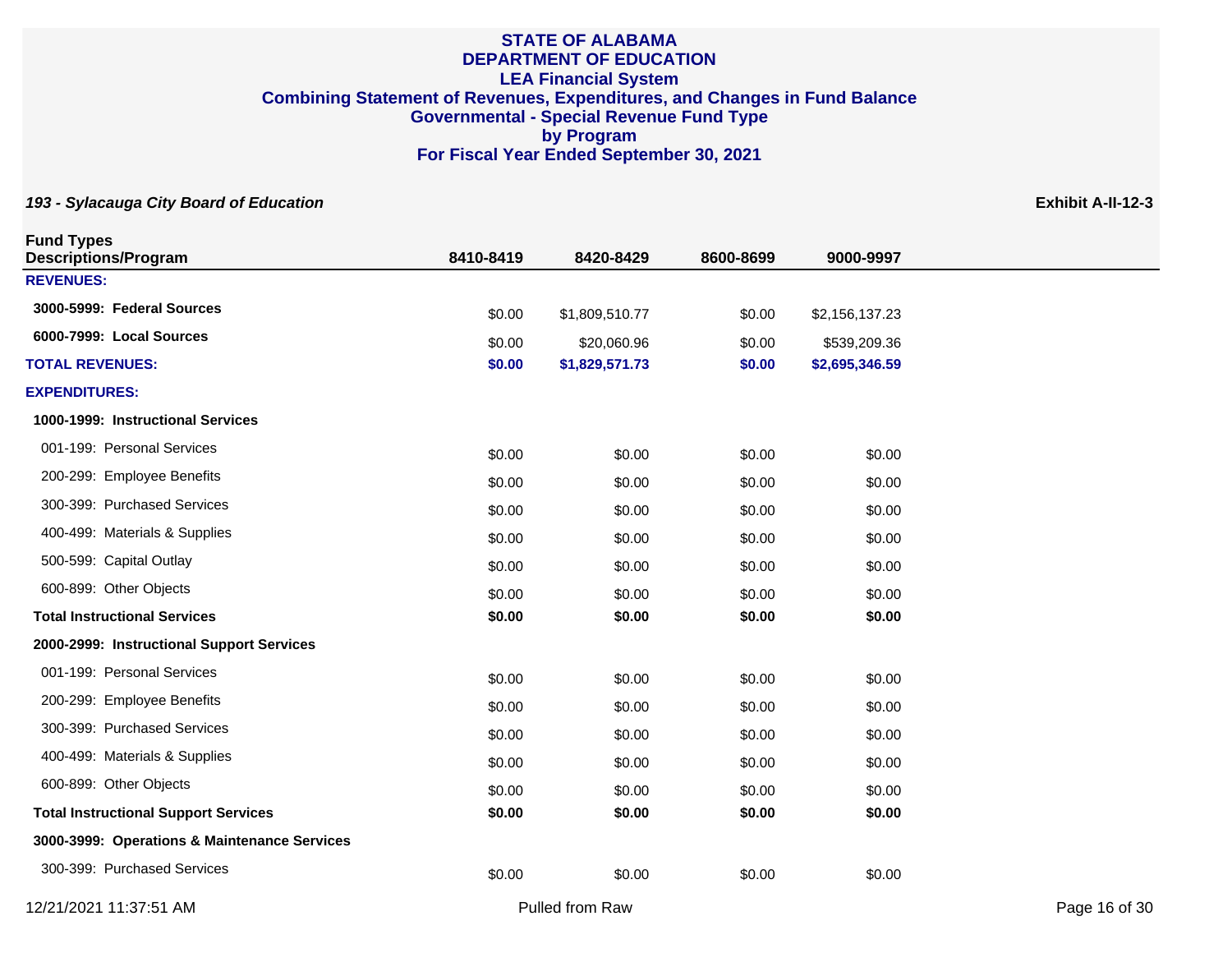| <b>Fund Types</b><br><b>Descriptions/Program</b>   | 8410-8419 | 8420-8429      | 8600-8699   | 9000-9997   |
|----------------------------------------------------|-----------|----------------|-------------|-------------|
| 400-499: Materials & Supplies                      | \$0.00    | \$0.00         | \$0.00      | \$203.14    |
| 600-899: Other Objects                             | \$0.00    | \$0.00         | \$0.00      | \$0.00      |
| <b>Total Operations &amp; Maintenance Services</b> | \$0.00    | \$0.00         | \$0.00      | \$203.14    |
| 4000-4999: Auxiliary Services                      |           |                |             |             |
| 001-199: Personal Services                         | \$0.00    | \$42,550.57    | \$0.00      | \$0.00      |
| 200-299: Employee Benefits                         | \$0.00    | \$22,073.25    | \$0.00      | \$0.00      |
| 300-399: Purchased Services                        | \$0.00    | \$26,796.62    | \$0.00      | \$0.00      |
| 400-499: Materials & Supplies                      | \$0.00    | \$192,698.30   | \$0.00      | \$0.00      |
| 500-599: Capital Outlay                            | \$0.00    | \$11,900.00    | \$0.00      | \$0.00      |
| 600-899: Other Objects                             | \$0.00    | \$0.04         | \$0.00      | \$0.00      |
| <b>Total Auxiliary Services</b>                    | \$0.00    | \$296,018.78   | \$0.00      | \$0.00      |
| 6000-6999: General Administrative Services         |           |                |             |             |
| 001-199: Personal Services                         | \$0.00    | \$0.00         | \$21,139.80 | \$0.00      |
| 200-299: Employee Benefits                         | \$0.00    | \$0.00         | \$6,085.11  | \$0.00      |
| <b>Total General Administrative Services</b>       | \$0.00    | \$0.00         | \$27,224.91 | \$0.00      |
| 9000-9899: Other Expenditures                      |           |                |             |             |
| 001-199: Personal Services                         | \$0.00    | \$423,225.12   | \$0.00      | \$0.00      |
| 200-299: Employee Benefits                         | \$0.00    | \$253,749.49   | \$0.00      | \$0.00      |
| 300-399: Purchased Services                        | \$0.00    | \$20,890.96    | \$0.00      | \$0.00      |
| 400-499: Materials & Supplies                      | \$0.00    | \$410,075.62   | \$0.00      | \$96,165.20 |
| 600-899: Other Objects                             | \$0.00    | \$0.00         | \$0.00      | \$146.50    |
| <b>Total Other Expenditures</b>                    | \$0.00    | \$1,107,941.19 | \$0.00      | \$96,311.70 |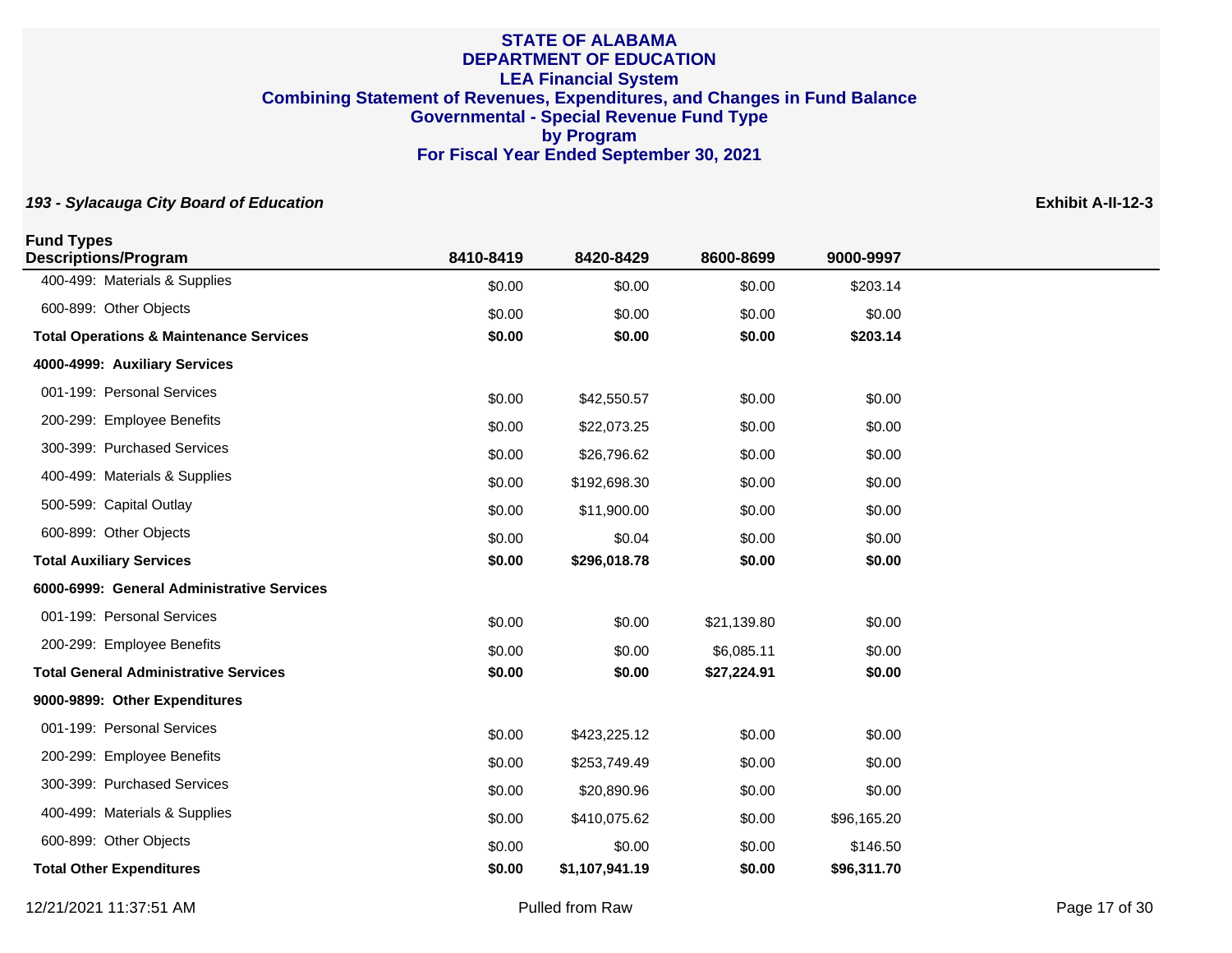| <b>Fund Types</b>                                                                       |           |                |             |              |
|-----------------------------------------------------------------------------------------|-----------|----------------|-------------|--------------|
| <b>Descriptions/Program</b>                                                             | 8410-8419 | 8420-8429      | 8600-8699   | 9000-9997    |
| <b>TOTAL EXPENDITURES:</b>                                                              | \$0.00    | \$1,403,959.97 | \$27,224.91 | \$96,514.84  |
| <b>OTHER FINANCING SOURCES:</b>                                                         |           |                |             |              |
| 9200-9299: Transfers In                                                                 | \$0.00    | \$325,000.00   | \$0.00      | \$46,873.50  |
| <b>TOTAL OTHER FINANCING SOURCES:</b>                                                   | \$0.00    | \$325,000.00   | \$0.00      | \$46,873.50  |
| <b>OTHER FINANCING USES:</b>                                                            |           |                |             |              |
| 900-997: Other Financing Uses                                                           | \$0.00    | \$145,360.85   | \$54,441.42 | \$2,051.51   |
| 920-929: Transfers Out                                                                  | \$0.00    | \$0.00         | \$0.00      | \$67,095.87  |
| <b>TOTAL OTHER FINANCING USES:</b>                                                      | \$0.00    | \$145,360.85   | \$54,441.42 | \$69,147.38  |
| <b>TOTAL EXPENDITURES, OTHER FINANCING</b><br><b>SOURCES, AND OTHER FINANCING USES:</b> | \$0.00    | \$1,224,320.82 | \$81,666.33 | \$118,788.72 |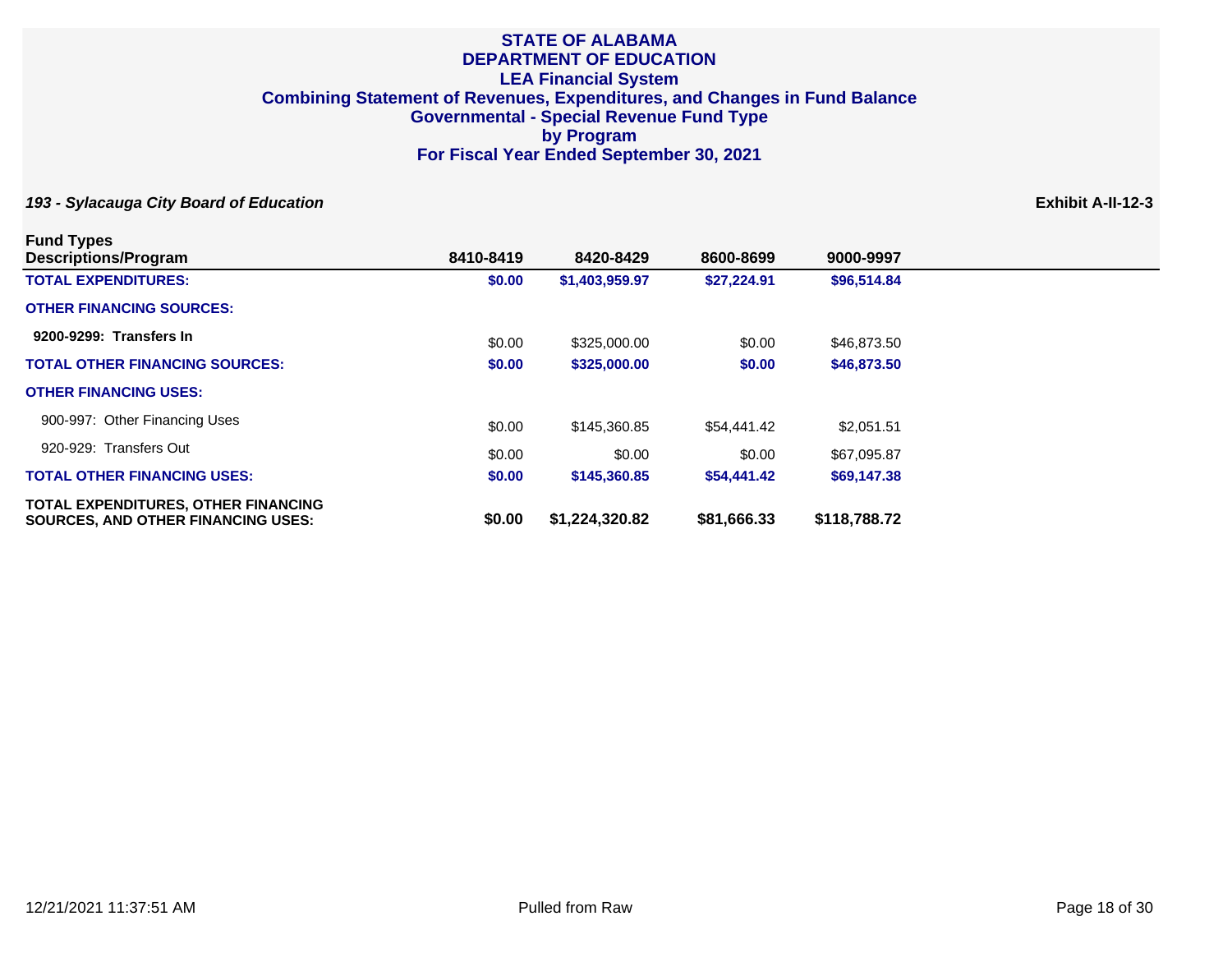| <b>Fund Types</b>                                                                       |           |           |           |           |           |           |
|-----------------------------------------------------------------------------------------|-----------|-----------|-----------|-----------|-----------|-----------|
| <b>Descriptions/Program</b>                                                             | 1100-1199 | 1200-1299 | 1500-1699 | 1700-1799 | 1800-1899 | 2000-2999 |
| <b>REVENUES:</b>                                                                        |           |           |           |           |           |           |
| 1000-2999: State Sources                                                                | \$0.00    | \$0.00    | \$0.00    | \$0.00    | \$0.00    | \$0.00    |
| 6000-7999: Local Sources                                                                | \$0.00    | \$0.00    | \$0.00    | \$0.00    | \$0.00    | \$0.00    |
| <b>TOTAL REVENUES:</b>                                                                  | \$0.00    | \$0.00    | \$0.00    | \$0.00    | \$0.00    | \$0.00    |
| <b>OTHER FINANCING USES:</b>                                                            |           |           |           |           |           |           |
| 900-997: Other Financing Uses                                                           | \$0.00    | \$0.00    | \$0.00    | \$0.00    | \$0.00    | \$0.00    |
| <b>TOTAL OTHER FINANCING USES:</b>                                                      | \$0.00    | \$0.00    | \$0.00    | \$0.00    | \$0.00    | \$0.00    |
| <b>TOTAL EXPENDITURES, OTHER FINANCING</b><br><b>SOURCES. AND OTHER FINANCING USES:</b> | \$0.00    | \$0.00    | \$0.00    | \$0.00    | \$0.00    | \$0.00    |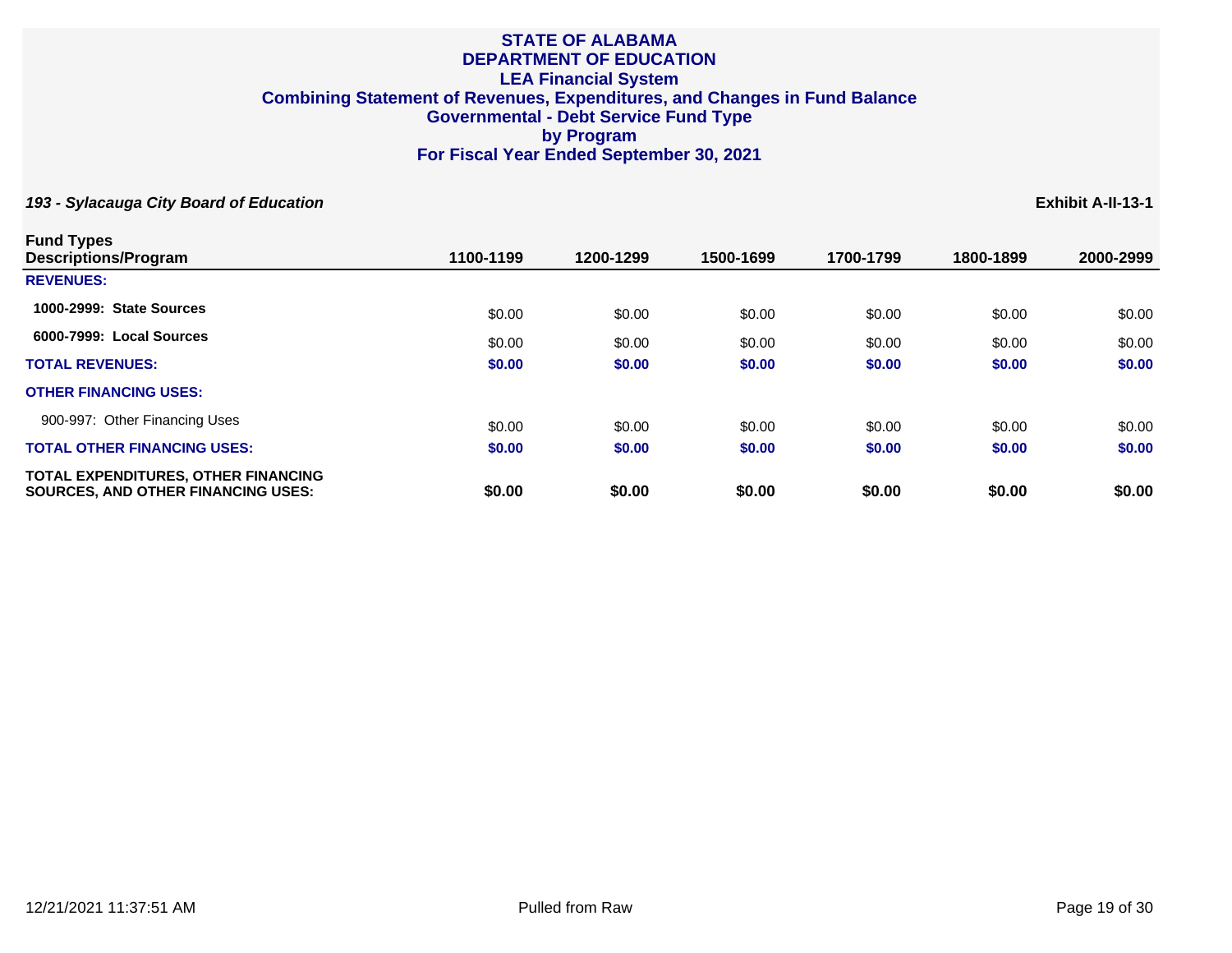| <b>Fund Types</b>                                                                       |           |           |           |           |           |           |
|-----------------------------------------------------------------------------------------|-----------|-----------|-----------|-----------|-----------|-----------|
| <b>Descriptions/Program</b>                                                             | 3000-3999 | 4100-4170 | 4200-5999 | 8100-8199 | 8200-8299 | 8300-8399 |
| <b>REVENUES:</b>                                                                        |           |           |           |           |           |           |
| 1000-2999: State Sources                                                                | \$0.00    | \$0.00    | \$0.00    | \$0.00    | \$0.00    | \$0.00    |
| 6000-7999: Local Sources                                                                | \$0.00    | \$0.00    | \$0.00    | \$0.00    | \$0.00    | \$0.00    |
| <b>TOTAL REVENUES:</b>                                                                  | \$0.00    | \$0.00    | \$0.00    | \$0.00    | \$0.00    | \$0.00    |
| <b>OTHER FINANCING USES:</b>                                                            |           |           |           |           |           |           |
| 900-997: Other Financing Uses                                                           | \$0.00    | \$0.00    | \$0.00    | \$0.00    | \$0.00    | \$0.00    |
| <b>TOTAL OTHER FINANCING USES:</b>                                                      | \$0.00    | \$0.00    | \$0.00    | \$0.00    | \$0.00    | \$0.00    |
| <b>TOTAL EXPENDITURES, OTHER FINANCING</b><br><b>SOURCES, AND OTHER FINANCING USES:</b> | \$0.00    | \$0.00    | \$0.00    | \$0.00    | \$0.00    | \$0.00    |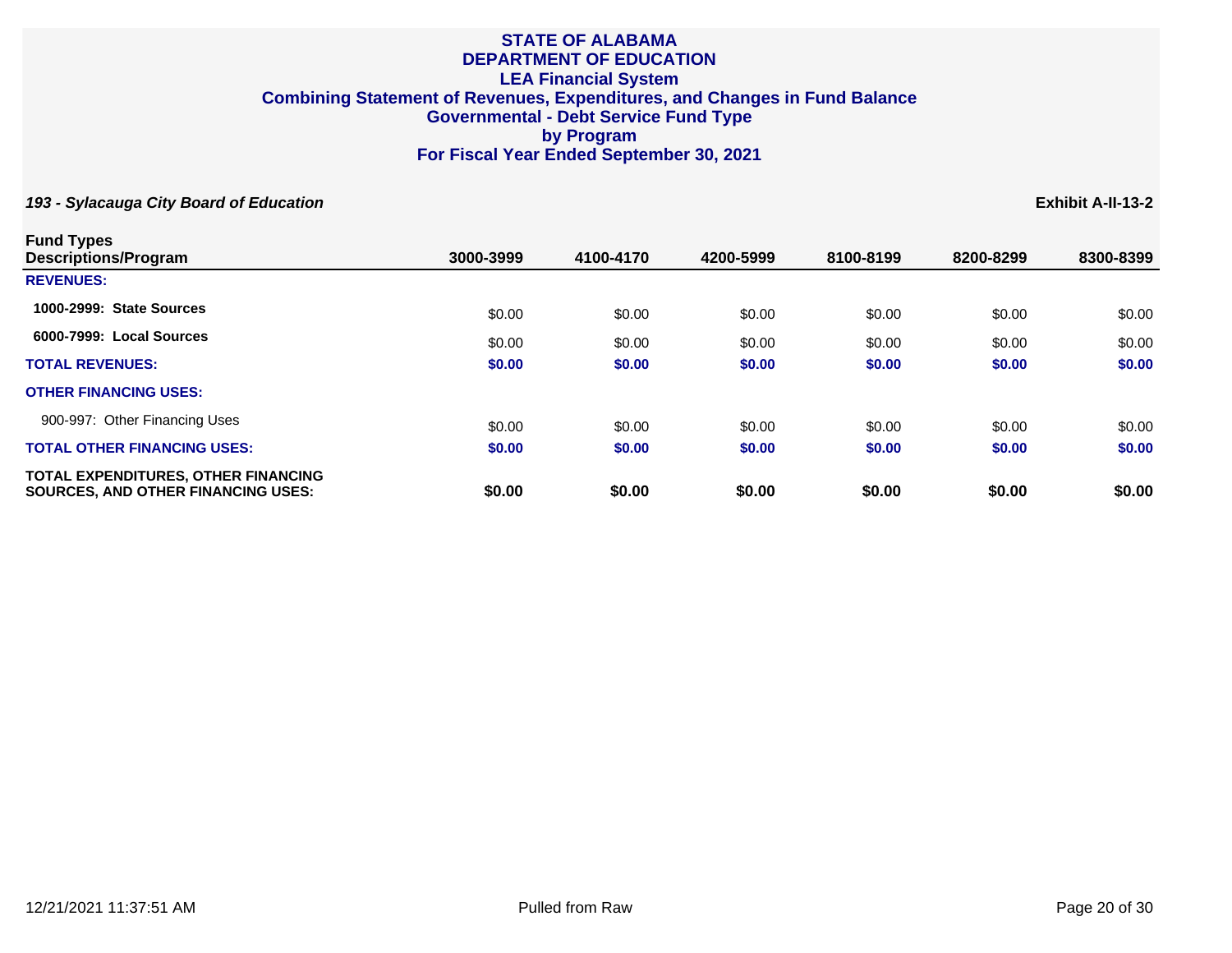| <b>Fund Types</b>                                                                       |           |           |           |              |
|-----------------------------------------------------------------------------------------|-----------|-----------|-----------|--------------|
| <b>Descriptions/Program</b>                                                             | 8410-8419 | 8420-8429 | 8600-8699 | 9000-9997    |
| <b>REVENUES:</b>                                                                        |           |           |           |              |
| 1000-2999: State Sources                                                                | \$0.00    | \$0.00    | \$0.00    | \$461,063.41 |
| 6000-7999: Local Sources                                                                | \$0.00    | \$0.00    | \$0.00    | \$87,307.95  |
| <b>TOTAL REVENUES:</b>                                                                  | \$0.00    | \$0.00    | \$0.00    | \$548,371.36 |
| <b>OTHER FINANCING USES:</b>                                                            |           |           |           |              |
| 900-997: Other Financing Uses                                                           | \$0.00    | \$0.00    | \$0.00    | \$238,241.38 |
| <b>TOTAL OTHER FINANCING USES:</b>                                                      | \$0.00    | \$0.00    | \$0.00    | \$238,241.38 |
| <b>TOTAL EXPENDITURES, OTHER FINANCING</b><br><b>SOURCES, AND OTHER FINANCING USES:</b> | \$0.00    | \$0.00    | \$0.00    | \$238,241.38 |
|                                                                                         |           |           |           |              |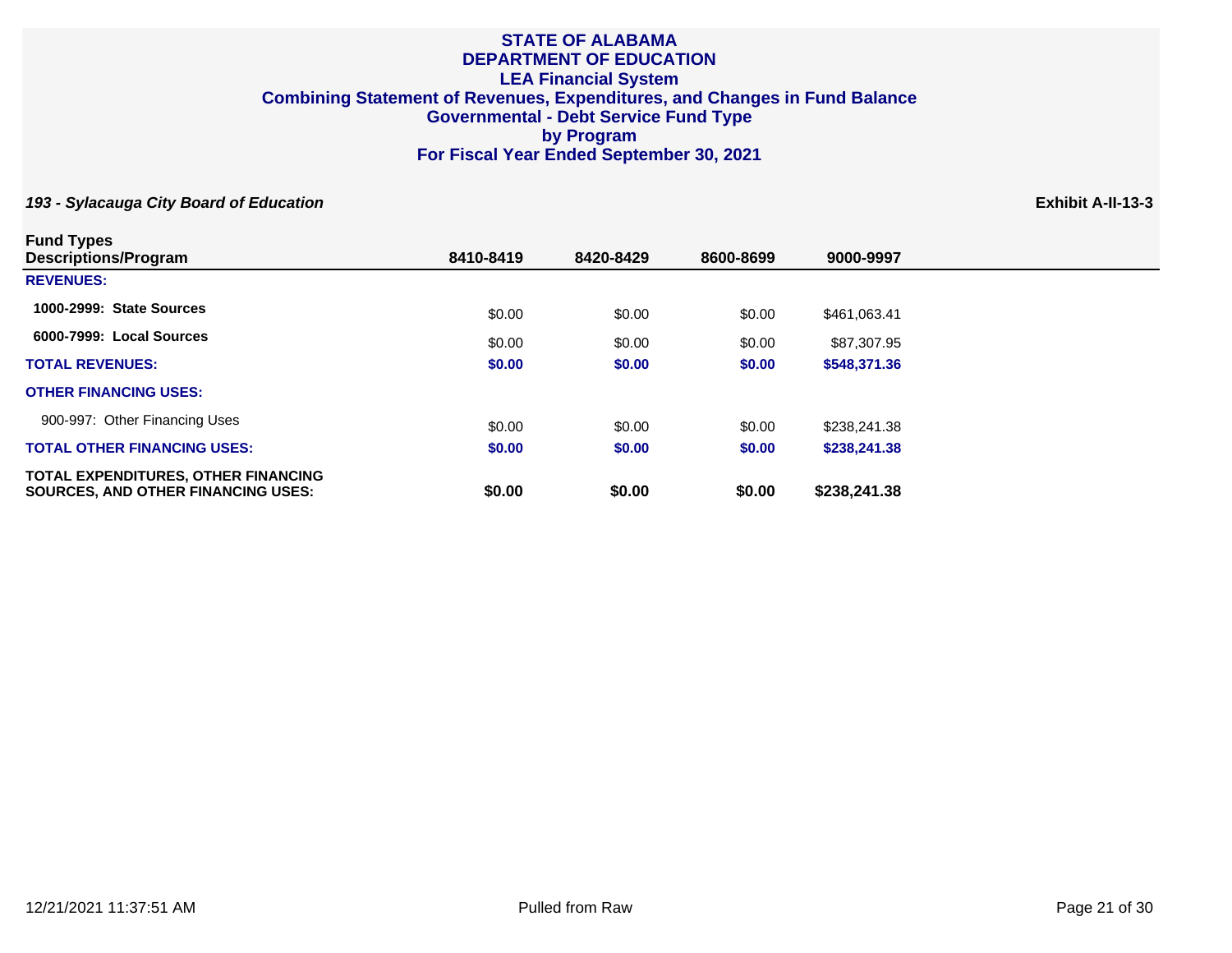| <b>Fund Types</b><br><b>Descriptions/Program</b>                                 | 1100-1199 | 1200-1299 | 1500-1699 | 1700-1799 | 1800-1899 | 2000-2999 |
|----------------------------------------------------------------------------------|-----------|-----------|-----------|-----------|-----------|-----------|
| <b>REVENUES:</b>                                                                 |           |           |           |           |           |           |
| 1000-2999: State Sources                                                         | \$0.00    | \$0.00    | \$0.00    | \$0.00    | \$0.00    | \$0.00    |
| 6000-7999: Local Sources                                                         | \$0.00    | \$0.00    | \$0.00    | \$0.00    | \$0.00    | \$0.00    |
| <b>TOTAL REVENUES:</b>                                                           | \$0.00    | \$0.00    | \$0.00    | \$0.00    | \$0.00    | \$0.00    |
| <b>EXPENDITURES:</b>                                                             |           |           |           |           |           |           |
| 1000-1999: Instructional Services                                                |           |           |           |           |           |           |
| 400-499: Materials & Supplies                                                    | \$0.00    | \$0.00    | \$0.00    | \$0.00    | \$0.00    | \$0.00    |
| <b>Total Instructional Services</b>                                              | \$0.00    | \$0.00    | \$0.00    | \$0.00    | \$0.00    | \$0.00    |
| 3000-3999: Operations & Maintenance Services                                     |           |           |           |           |           |           |
| 300-399: Purchased Services                                                      | \$0.00    | \$0.00    | \$0.00    | \$0.00    | \$0.00    | \$0.00    |
| 600-899: Other Objects                                                           | \$0.00    | \$0.00    | \$0.00    | \$0.00    | \$0.00    | \$0.00    |
| <b>Total Operations &amp; Maintenance Services</b>                               | \$0.00    | \$0.00    | \$0.00    | \$0.00    | \$0.00    | \$0.00    |
| 7000-7999: Capital Outlay                                                        |           |           |           |           |           |           |
| 300-399: Purchased Services                                                      | \$0.00    | \$0.00    | \$0.00    | \$0.00    | \$0.00    | \$0.00    |
| 500-599: Capital Outlay                                                          | \$0.00    | \$0.00    | \$0.00    | \$0.00    | \$0.00    | \$0.00    |
| <b>Total Capital Outlay</b>                                                      | \$0.00    | \$0.00    | \$0.00    | \$0.00    | \$0.00    | \$0.00    |
| <b>TOTAL EXPENDITURES:</b>                                                       | \$0.00    | \$0.00    | \$0.00    | \$0.00    | \$0.00    | \$0.00    |
| TOTAL EXPENDITURES, OTHER FINANCING<br><b>SOURCES, AND OTHER FINANCING USES:</b> | \$0.00    | \$0.00    | \$0.00    | \$0.00    | \$0.00    | \$0.00    |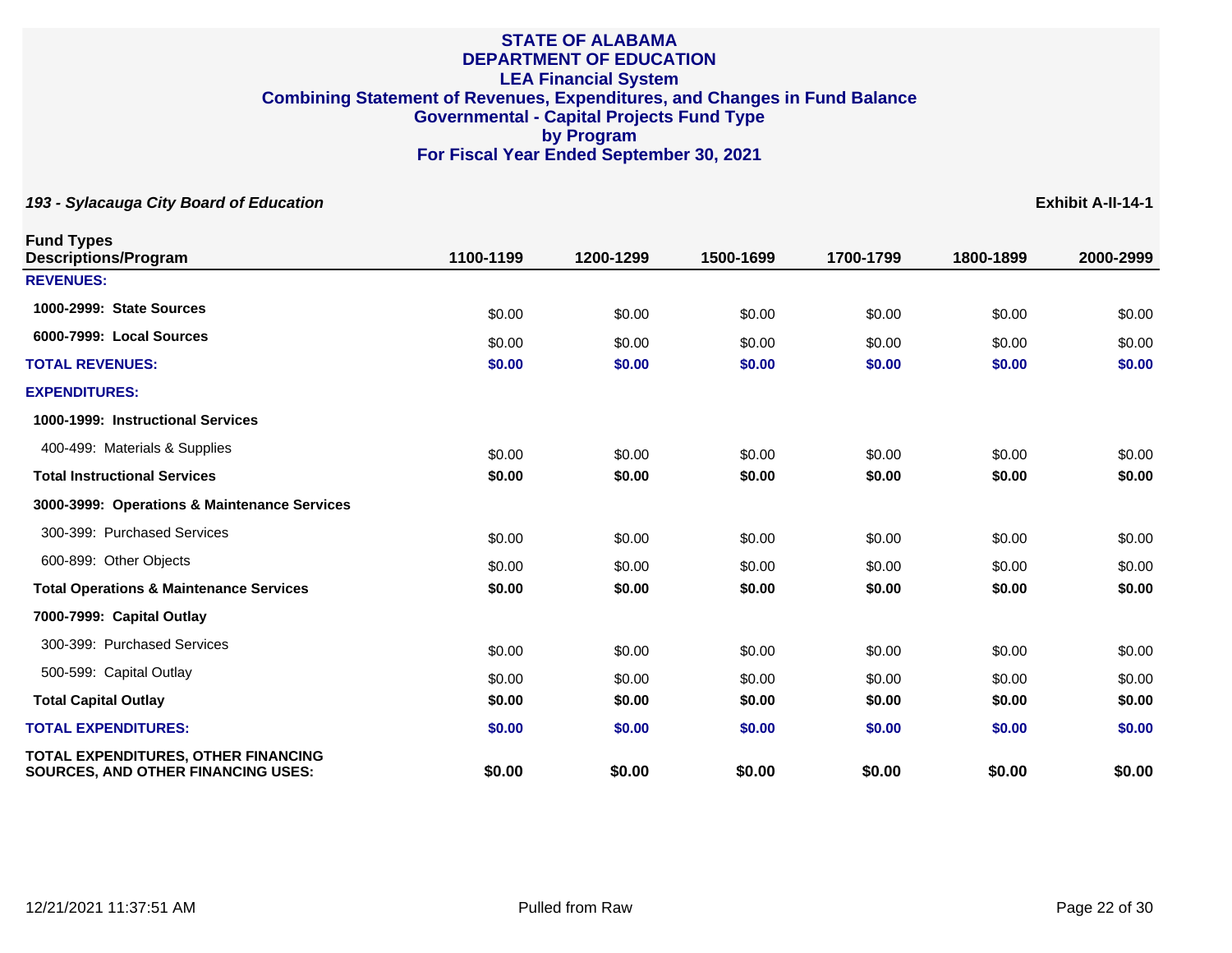| <b>Fund Types</b><br><b>Descriptions/Program</b>                                 | 3000-3999 | 4100-4170 | 4200-5999 | 8100-8199   | 8200-8299 | 8300-8399    |
|----------------------------------------------------------------------------------|-----------|-----------|-----------|-------------|-----------|--------------|
| <b>REVENUES:</b>                                                                 |           |           |           |             |           |              |
| 1000-2999: State Sources                                                         | \$0.00    | \$0.00    | \$0.00    | \$0.00      | \$0.00    | \$0.00       |
| 6000-7999: Local Sources                                                         | \$0.00    | \$0.00    | \$0.00    | \$0.00      | \$0.00    | \$0.00       |
| <b>TOTAL REVENUES:</b>                                                           | \$0.00    | \$0.00    | \$0.00    | \$0.00      | \$0.00    | \$0.00       |
| <b>EXPENDITURES:</b>                                                             |           |           |           |             |           |              |
| 1000-1999: Instructional Services                                                |           |           |           |             |           |              |
| 400-499: Materials & Supplies                                                    | \$0.00    | \$0.00    | \$0.00    | \$19,974.35 | \$0.00    | \$0.00       |
| <b>Total Instructional Services</b>                                              | \$0.00    | \$0.00    | \$0.00    | \$19,974.35 | \$0.00    | \$0.00       |
| 3000-3999: Operations & Maintenance Services                                     |           |           |           |             |           |              |
| 300-399: Purchased Services                                                      | \$0.00    | \$0.00    | \$0.00    | \$0.00      | \$0.00    | \$74,906.74  |
| 600-899: Other Objects                                                           | \$0.00    | \$0.00    | \$0.00    | \$0.00      | \$0.00    | \$84,439.39  |
| <b>Total Operations &amp; Maintenance Services</b>                               | \$0.00    | \$0.00    | \$0.00    | \$0.00      | \$0.00    | \$159,346.13 |
| 7000-7999: Capital Outlay                                                        |           |           |           |             |           |              |
| 300-399: Purchased Services                                                      | \$0.00    | \$0.00    | \$0.00    | \$0.00      | \$0.00    | \$0.00       |
| 500-599: Capital Outlay                                                          | \$0.00    | \$0.00    | \$0.00    | \$0.00      | \$0.00    | \$0.00       |
| <b>Total Capital Outlay</b>                                                      | \$0.00    | \$0.00    | \$0.00    | \$0.00      | \$0.00    | \$0.00       |
| <b>TOTAL EXPENDITURES:</b>                                                       | \$0.00    | \$0.00    | \$0.00    | \$19,974.35 | \$0.00    | \$159,346.13 |
| TOTAL EXPENDITURES, OTHER FINANCING<br><b>SOURCES, AND OTHER FINANCING USES:</b> | \$0.00    | \$0.00    | \$0.00    | \$19,974.35 | \$0.00    | \$159,346.13 |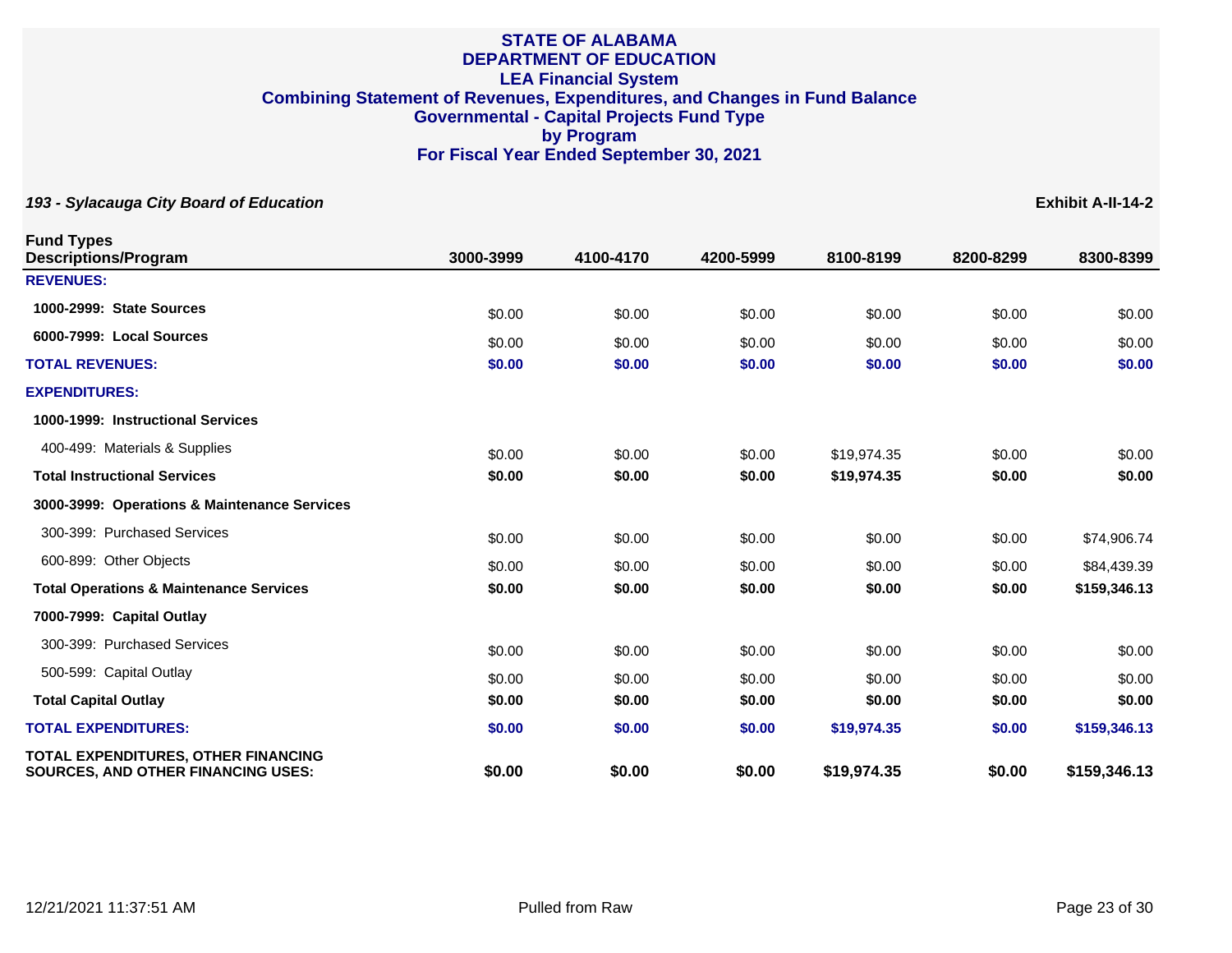| <b>Fund Types</b><br><b>Descriptions/Program</b>                                        | 8410-8419 | 8420-8429 | 8600-8699 | 9000-9997      |  |
|-----------------------------------------------------------------------------------------|-----------|-----------|-----------|----------------|--|
| <b>REVENUES:</b>                                                                        |           |           |           |                |  |
| 1000-2999: State Sources                                                                | \$0.00    | \$0.00    | \$0.00    | \$177,651.59   |  |
| 6000-7999: Local Sources                                                                | \$0.00    | \$0.00    | \$0.00    | \$67,653.41    |  |
| <b>TOTAL REVENUES:</b>                                                                  | \$0.00    | \$0.00    | \$0.00    | \$245,305.00   |  |
| <b>EXPENDITURES:</b>                                                                    |           |           |           |                |  |
| 1000-1999: Instructional Services                                                       |           |           |           |                |  |
| 400-499: Materials & Supplies                                                           | \$0.00    | \$0.00    | \$0.00    | \$0.00         |  |
| <b>Total Instructional Services</b>                                                     | \$0.00    | \$0.00    | \$0.00    | \$0.00         |  |
| 3000-3999: Operations & Maintenance Services                                            |           |           |           |                |  |
| 300-399: Purchased Services                                                             | \$0.00    | \$0.00    | \$0.00    | \$0.00         |  |
| 600-899: Other Objects                                                                  | \$0.00    | \$0.00    | \$0.00    | \$0.00         |  |
| <b>Total Operations &amp; Maintenance Services</b>                                      | \$0.00    | \$0.00    | \$0.00    | \$0.00         |  |
| 7000-7999: Capital Outlay                                                               |           |           |           |                |  |
| 300-399: Purchased Services                                                             | \$0.00    | \$0.00    | \$0.00    | \$13,798.00    |  |
| 500-599: Capital Outlay                                                                 | \$0.00    | \$0.00    | \$0.00    | \$1,049,224.24 |  |
| <b>Total Capital Outlay</b>                                                             | \$0.00    | \$0.00    | \$0.00    | \$1,063,022.24 |  |
| <b>TOTAL EXPENDITURES:</b>                                                              | \$0.00    | \$0.00    | \$0.00    | \$1,063,022.24 |  |
| <b>TOTAL EXPENDITURES, OTHER FINANCING</b><br><b>SOURCES, AND OTHER FINANCING USES:</b> | \$0.00    | \$0.00    | \$0.00    | \$1,063,022.24 |  |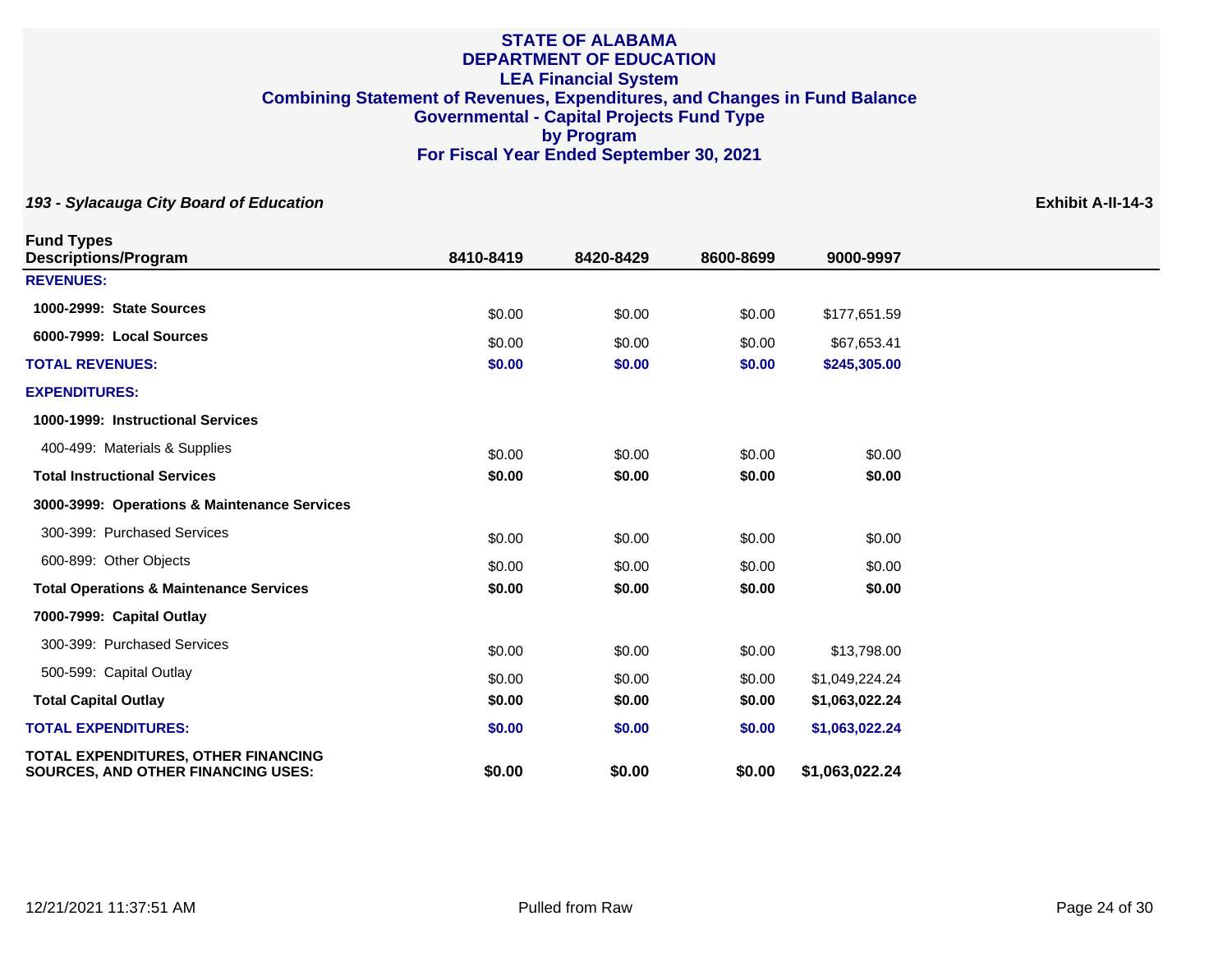| <b>Fund Types</b><br><b>Descriptions/Program</b>   | 1100-1199 | 1200-1299  | 1500-1699   | 1700-1799 | 1800-1899 | 2000-2999 |
|----------------------------------------------------|-----------|------------|-------------|-----------|-----------|-----------|
| <b>REVENUES:</b>                                   |           |            |             |           |           |           |
| 6000-7999: Local Sources                           | \$0.00    | \$0.00     | \$0.00      | \$0.00    | \$0.00    | \$0.00    |
| <b>TOTAL REVENUES:</b>                             | \$0.00    | \$0.00     | \$0.00      | \$0.00    | \$0.00    | \$0.00    |
| <b>EXPENDITURES:</b>                               |           |            |             |           |           |           |
| 1000-1999: Instructional Services                  |           |            |             |           |           |           |
| 300-399: Purchased Services                        | \$0.00    | \$0.00     | \$8,301.43  | \$0.00    | \$0.00    | \$0.00    |
| 400-499: Materials & Supplies                      | \$0.00    | \$238.20   | \$4,185.54  | \$0.00    | \$0.00    | \$0.00    |
| 600-899: Other Objects                             | \$0.00    | \$0.00     | \$8,167.97  | \$0.00    | \$0.00    | \$0.00    |
| <b>Total Instructional Services</b>                | \$0.00    | \$238.20   | \$20,654.94 | \$0.00    | \$0.00    | \$0.00    |
| 2000-2999: Instructional Support Services          |           |            |             |           |           |           |
| 300-399: Purchased Services                        | \$0.00    | \$12.50    | \$1,133.00  | \$0.00    | \$0.00    | \$0.00    |
| 400-499: Materials & Supplies                      | \$0.00    | \$923.72   | \$10,178.88 | \$0.00    | \$0.00    | \$0.00    |
| <b>Total Instructional Support Services</b>        | \$0.00    | \$936.22   | \$11,311.88 | \$0.00    | \$0.00    | \$0.00    |
| 3000-3999: Operations & Maintenance Services       |           |            |             |           |           |           |
| 400-499: Materials & Supplies                      | \$0.00    | \$0.00     | \$850.00    | \$0.00    | \$0.00    | \$0.00    |
| <b>Total Operations &amp; Maintenance Services</b> | \$0.00    | \$0.00     | \$850.00    | \$0.00    | \$0.00    | \$0.00    |
| 9000-9899: Other Expenditures                      |           |            |             |           |           |           |
| 400-499: Materials & Supplies                      | \$0.00    | \$0.00     | \$0.00      | \$0.00    | \$0.00    | \$0.00    |
| 600-899: Other Objects                             | \$0.00    | \$0.00     | \$0.00      | \$0.00    | \$0.00    | \$0.00    |
| <b>Total Other Expenditures</b>                    | \$0.00    | \$0.00     | \$0.00      | \$0.00    | \$0.00    | \$0.00    |
| <b>TOTAL EXPENDITURES:</b>                         | \$0.00    | \$1,174.42 | \$32,816.82 | \$0.00    | \$0.00    | \$0.00    |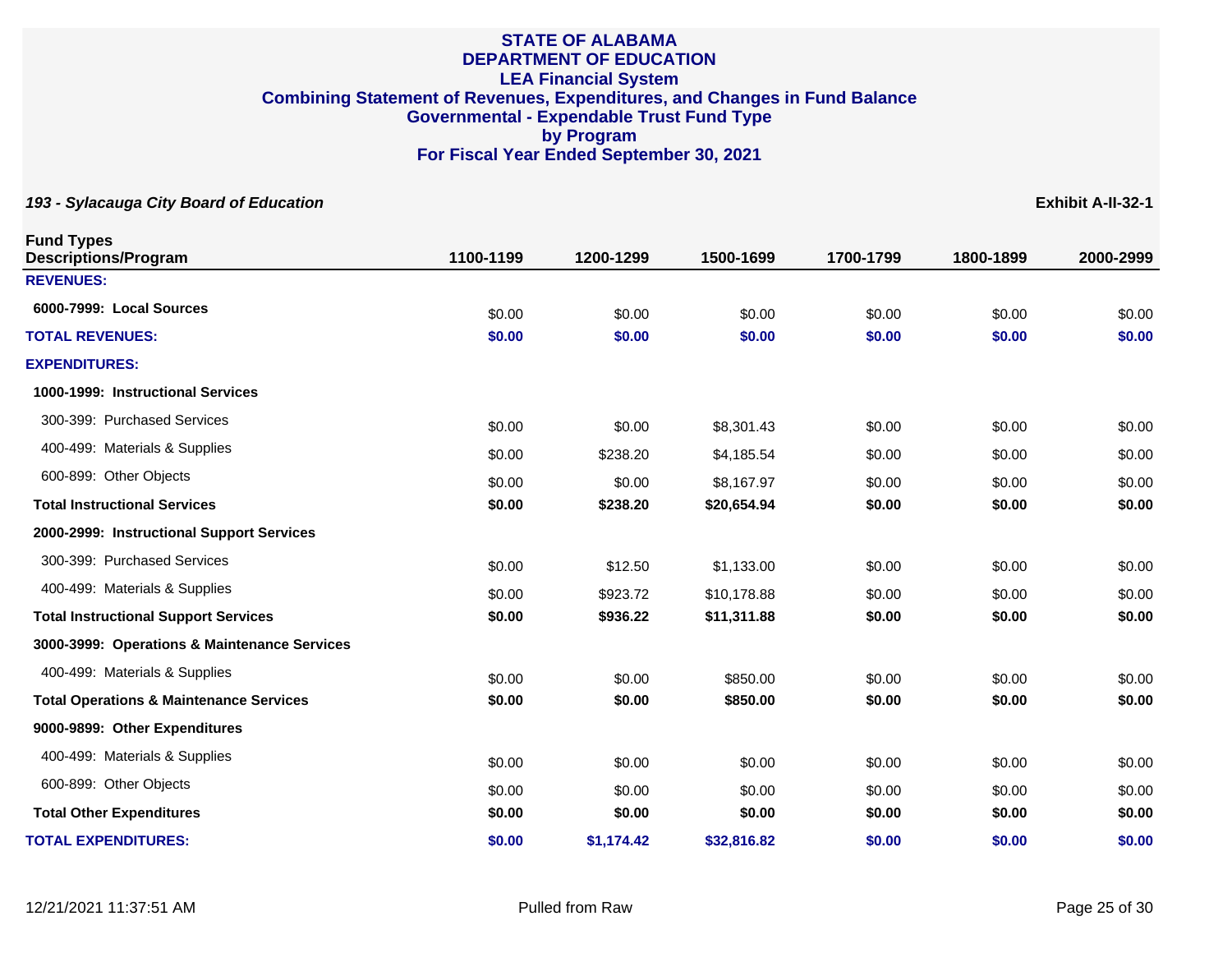| <b>Fund Types</b>                                                                       |           |            |             |           |           |           |
|-----------------------------------------------------------------------------------------|-----------|------------|-------------|-----------|-----------|-----------|
| <b>Descriptions/Program</b>                                                             | 1100-1199 | 1200-1299  | 1500-1699   | 1700-1799 | 1800-1899 | 2000-2999 |
| <b>OTHER FINANCING SOURCES:</b>                                                         |           |            |             |           |           |           |
| 9200-9299: Transfers In                                                                 | \$0.00    | \$0.00     | \$0.00      | \$0.00    | \$0.00    | \$0.00    |
| <b>TOTAL OTHER FINANCING SOURCES:</b>                                                   | \$0.00    | \$0.00     | \$0.00      | \$0.00    | \$0.00    | \$0.00    |
| <b>OTHER FINANCING USES:</b>                                                            |           |            |             |           |           |           |
| 920-929: Transfers Out                                                                  | \$0.00    | \$0.00     | \$0.00      | \$0.00    | \$0.00    | \$0.00    |
| <b>TOTAL OTHER FINANCING USES:</b>                                                      | \$0.00    | \$0.00     | \$0.00      | \$0.00    | \$0.00    | \$0.00    |
| <b>TOTAL EXPENDITURES, OTHER FINANCING</b><br><b>SOURCES. AND OTHER FINANCING USES:</b> | \$0.00    | \$1,174.42 | \$32,816.82 | \$0.00    | \$0.00    | \$0.00    |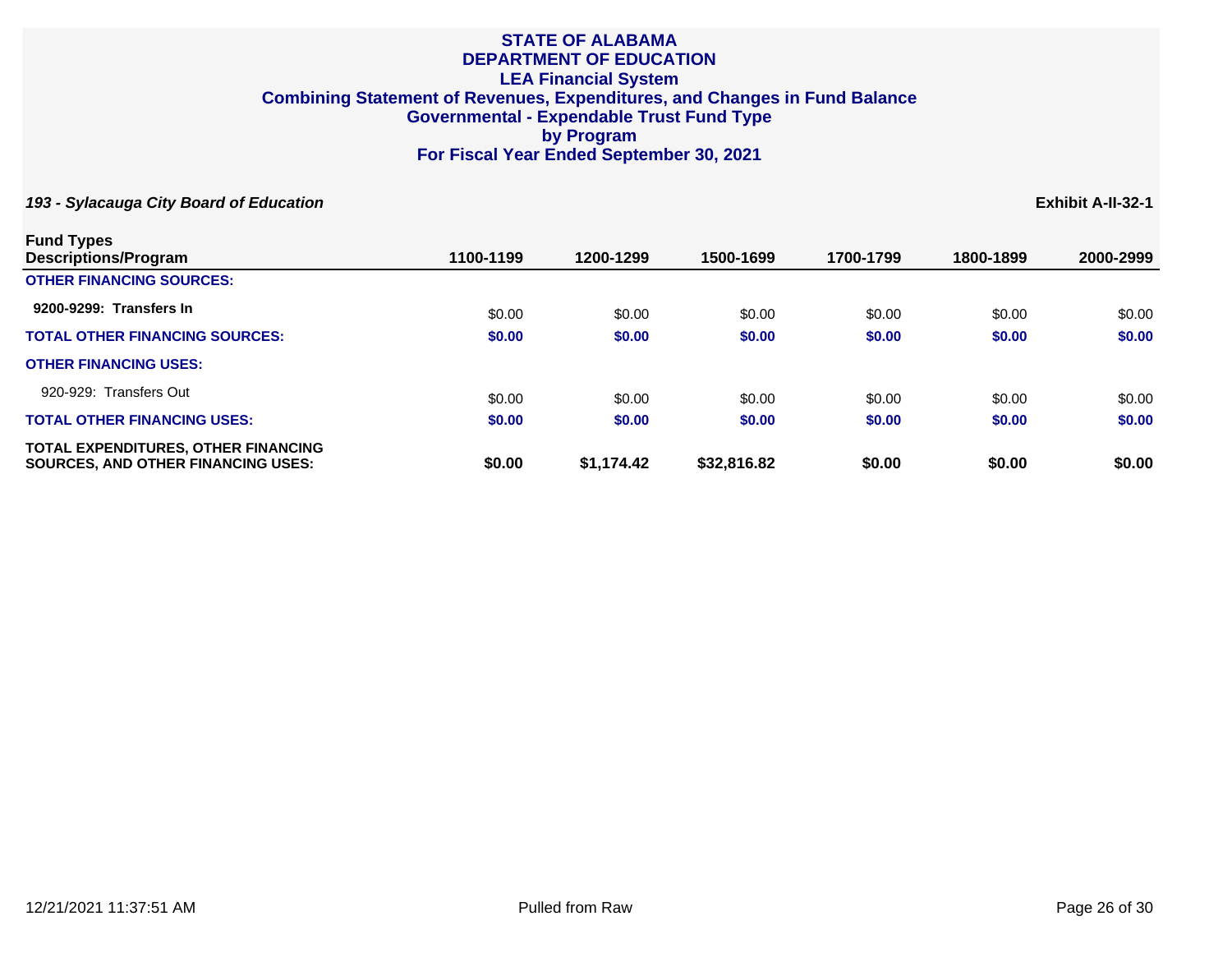| <b>Fund Types</b><br><b>Descriptions/Program</b>   | 3000-3999        | 4100-4170        | 4200-5999                | 8100-8199        | 8200-8299        | 8300-8399        |
|----------------------------------------------------|------------------|------------------|--------------------------|------------------|------------------|------------------|
| <b>REVENUES:</b>                                   |                  |                  |                          |                  |                  |                  |
| 6000-7999: Local Sources                           | \$0.00           | \$0.00           | \$0.00                   | \$0.00           | \$0.00           | \$0.00           |
| <b>TOTAL REVENUES:</b>                             | \$0.00           | \$0.00           | \$0.00                   | \$0.00           | \$0.00           | \$0.00           |
| <b>EXPENDITURES:</b>                               |                  |                  |                          |                  |                  |                  |
| 1000-1999: Instructional Services                  |                  |                  |                          |                  |                  |                  |
| 300-399: Purchased Services                        | \$0.00           | \$0.00           | \$2,230.00               | \$0.00           | \$0.00           | \$0.00           |
| 400-499: Materials & Supplies                      | \$0.00           | \$0.00           | \$58,203.24              | \$0.00           | \$0.00           | \$0.00           |
| 600-899: Other Objects                             | \$0.00           | \$0.00           | \$300.00                 | \$0.00           | \$0.00           | \$0.00           |
| <b>Total Instructional Services</b>                | \$0.00           | \$0.00           | \$60,733.24              | \$0.00           | \$0.00           | \$0.00           |
| 2000-2999: Instructional Support Services          |                  |                  |                          |                  |                  |                  |
| 300-399: Purchased Services                        | \$0.00           | \$0.00           | \$0.00                   | \$0.00           | \$0.00           | \$0.00           |
| 400-499: Materials & Supplies                      |                  |                  |                          |                  |                  |                  |
| <b>Total Instructional Support Services</b>        | \$0.00<br>\$0.00 | \$0.00<br>\$0.00 | \$5,037.07<br>\$5,037.07 | \$0.00<br>\$0.00 | \$0.00<br>\$0.00 | \$0.00<br>\$0.00 |
| 3000-3999: Operations & Maintenance Services       |                  |                  |                          |                  |                  |                  |
| 400-499: Materials & Supplies                      |                  |                  |                          |                  |                  |                  |
| <b>Total Operations &amp; Maintenance Services</b> | \$0.00<br>\$0.00 | \$0.00<br>\$0.00 | \$0.00<br>\$0.00         | \$0.00<br>\$0.00 | \$0.00<br>\$0.00 | \$0.00<br>\$0.00 |
| 9000-9899: Other Expenditures                      |                  |                  |                          |                  |                  |                  |
|                                                    |                  |                  |                          |                  |                  |                  |
| 400-499: Materials & Supplies                      | \$0.00           | \$0.00           | \$0.00                   | \$0.00           | \$0.00           | \$0.00           |
| 600-899: Other Objects                             | \$0.00           | \$0.00           | \$0.00                   | \$0.00           | \$0.00           | \$0.00           |
| <b>Total Other Expenditures</b>                    | \$0.00           | \$0.00           | \$0.00                   | \$0.00           | \$0.00           | \$0.00           |
| <b>TOTAL EXPENDITURES:</b>                         | \$0.00           | \$0.00           | \$65,770.31              | \$0.00           | \$0.00           | \$0.00           |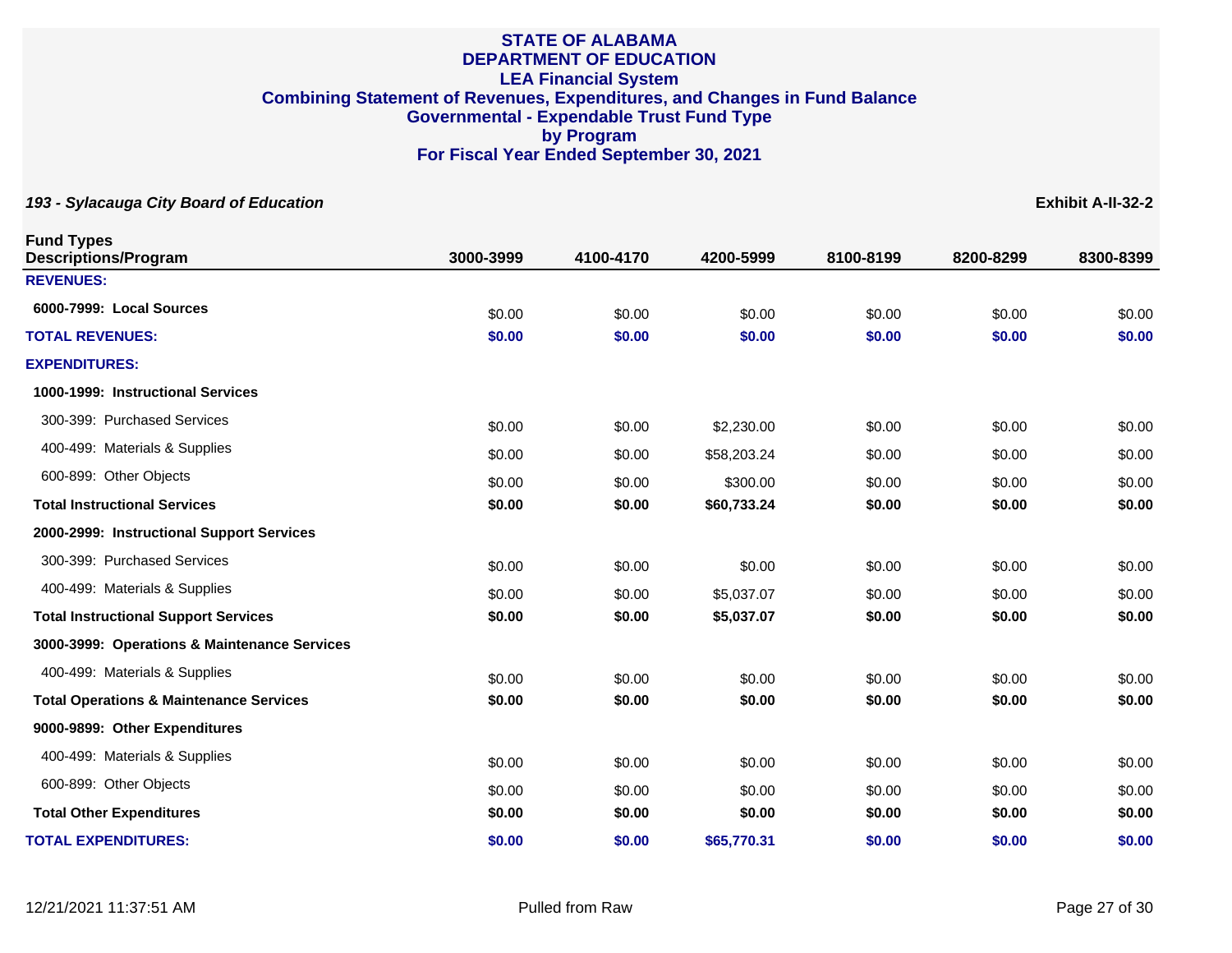| <b>Fund Types</b>                                                                       |           |           |             |           |           |           |
|-----------------------------------------------------------------------------------------|-----------|-----------|-------------|-----------|-----------|-----------|
| Descriptions/Program                                                                    | 3000-3999 | 4100-4170 | 4200-5999   | 8100-8199 | 8200-8299 | 8300-8399 |
| <b>OTHER FINANCING SOURCES:</b>                                                         |           |           |             |           |           |           |
| 9200-9299: Transfers In                                                                 | \$0.00    | \$0.00    | \$0.00      | \$0.00    | \$0.00    | \$0.00    |
| <b>TOTAL OTHER FINANCING SOURCES:</b>                                                   | \$0.00    | \$0.00    | \$0.00      | \$0.00    | \$0.00    | \$0.00    |
| <b>OTHER FINANCING USES:</b>                                                            |           |           |             |           |           |           |
| 920-929: Transfers Out                                                                  | \$0.00    | \$0.00    | \$0.00      | \$0.00    | \$0.00    | \$0.00    |
| <b>TOTAL OTHER FINANCING USES:</b>                                                      | \$0.00    | \$0.00    | \$0.00      | \$0.00    | \$0.00    | \$0.00    |
| <b>TOTAL EXPENDITURES, OTHER FINANCING</b><br><b>SOURCES. AND OTHER FINANCING USES:</b> | \$0.00    | \$0.00    | \$65,770.31 | \$0.00    | \$0.00    | \$0.00    |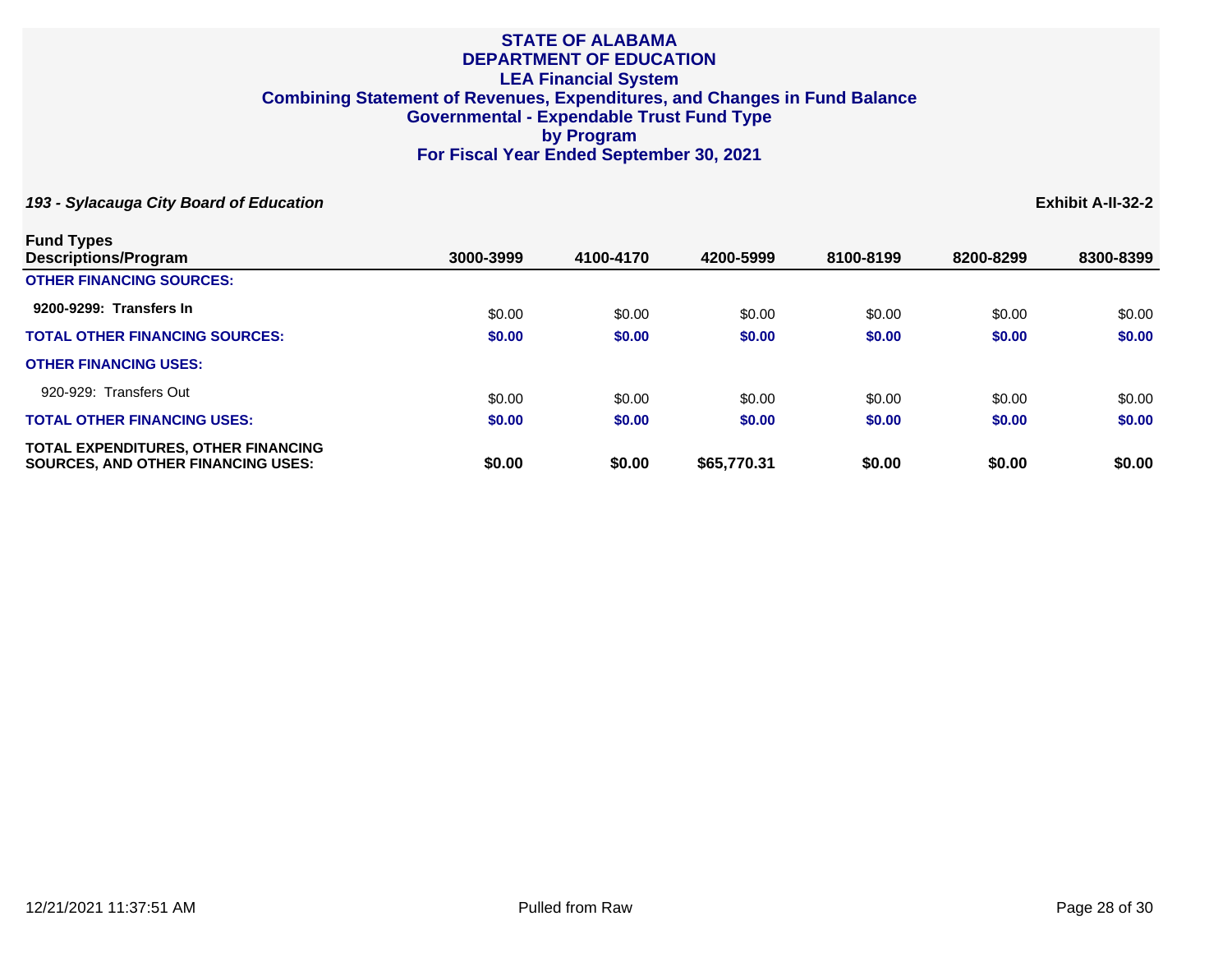| 8410-8419 | 8420-8429                                                                    | 8600-8699                            | 9000-9997                                                          |                                                                |
|-----------|------------------------------------------------------------------------------|--------------------------------------|--------------------------------------------------------------------|----------------------------------------------------------------|
|           |                                                                              |                                      |                                                                    |                                                                |
|           | \$0.00                                                                       | \$0.00                               |                                                                    |                                                                |
| \$0.00    | \$0.00                                                                       | \$0.00                               | \$281,307.67                                                       |                                                                |
|           |                                                                              |                                      |                                                                    |                                                                |
|           |                                                                              |                                      |                                                                    |                                                                |
|           |                                                                              |                                      |                                                                    |                                                                |
| \$0.00    | \$0.00                                                                       | \$0.00                               | \$0.00                                                             |                                                                |
|           | \$0.00                                                                       |                                      |                                                                    |                                                                |
| \$0.00    | \$0.00                                                                       | \$0.00                               | \$0.00                                                             |                                                                |
|           |                                                                              |                                      |                                                                    |                                                                |
|           |                                                                              |                                      |                                                                    |                                                                |
|           |                                                                              |                                      |                                                                    |                                                                |
| \$0.00    | \$0.00                                                                       | \$0.00                               | \$0.00                                                             |                                                                |
|           |                                                                              |                                      |                                                                    |                                                                |
|           | \$0.00                                                                       |                                      |                                                                    |                                                                |
| \$0.00    | \$0.00                                                                       | \$0.00                               | \$0.00                                                             |                                                                |
|           |                                                                              |                                      |                                                                    |                                                                |
|           | \$0.00                                                                       |                                      | \$74,098.35                                                        |                                                                |
|           |                                                                              |                                      | \$11,460.78                                                        |                                                                |
| \$0.00    | \$0.00                                                                       | \$0.00                               | \$85,559.13                                                        |                                                                |
| \$0.00    | \$0.00                                                                       | \$0.00                               | \$85,559.13                                                        |                                                                |
|           | \$0.00<br>\$0.00<br>\$0.00<br>\$0.00<br>\$0.00<br>\$0.00<br>\$0.00<br>\$0.00 | \$0.00<br>\$0.00<br>\$0.00<br>\$0.00 | \$0.00<br>\$0.00<br>\$0.00<br>\$0.00<br>\$0.00<br>\$0.00<br>\$0.00 | \$281,307.67<br>\$0.00<br>\$0.00<br>\$0.00<br>\$0.00<br>\$0.00 |